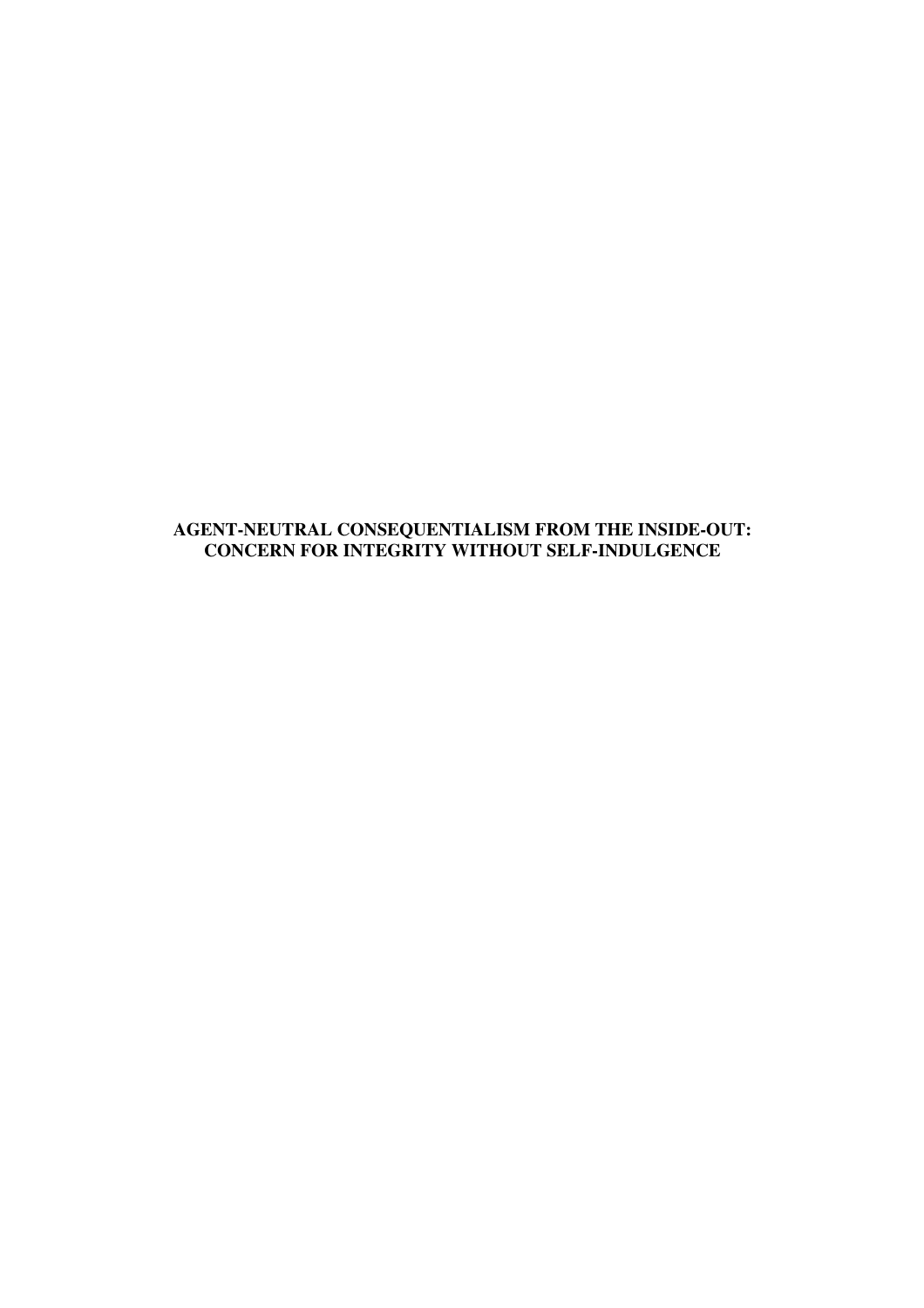Is there a justification of concern for one's own integrity that agent-neutral consequentialism cannot explain? In addressing this question, it is important to be clear about what is meant by 'agent-neutral', 'consequentialism', and 'integrity'. Let 'consequentialism' be constituted by the following two theses:

(1) An action is morally right if and only if it produces consequences at least as good as any of the alternative actions available to the agent.

(2) Any action that does not produce consequences that are at least as good as any of the alternative actions available to the agent is wrong.

Agent-neutral consequentialism is the view one gets when one adds that all value is agent-neutral, which is to say that the value of a state of affairs is not relativized to a given agent bearing a specified relation to that state of affairs. In particular, a value is agent-neutral just in case the principle underwriting that value makes no ineliminable and non-trivial pronominal back-reference to a given agent. Whereas a value underwritten by a principle that does involve such back-reference is agent-centered. Henceforth, I shall use 'consequentialism' to refer to agent-neutral consequentialism unless otherwise noted. By 'integrity' I shall mean a person's commitment to following her own considered allthings-considered moral judgments. With these definitions in hand, let us return to the question of whether there is a justification of concern for one's own integrity that agentneutral consequentialism cannot explain.

A consequentialist can explain why a person should be concerned for her integrity in one of two ways: instrumentally or non-instrumentally. A person's integrity typically will bear on what the consequentialist takes to have non-instrumental value (happiness, say), and therefore will be worthy of at least an instrumental concern. It is, however, open to a consequentialist to hold that a person's integrity has non-instrumental value as well. Notably, these justifications provide each agent just as much reason, in principle, to be concerned about the integrity of others as they provide her to be concerned about her own. In this respect the consequentialist explains why an agent should be concerned with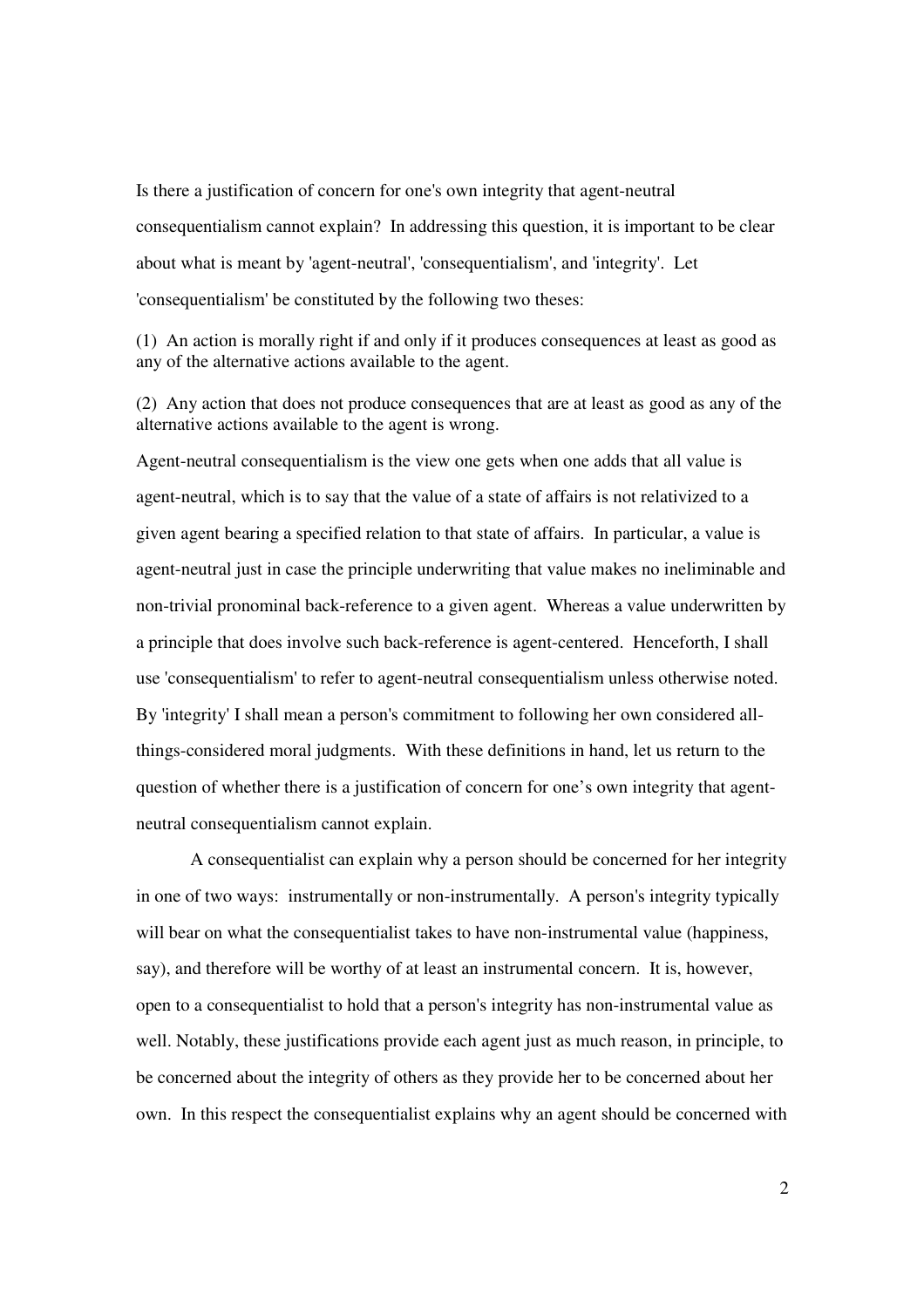her own integrity, but the explanation does not make that concern's legitimacy a direct function of the fact that the integrity is *her own*. There may be derivative reasons for the consequentialist to be especially concerned about her own integrity, but those will depend on contingent circumstances. The question is whether there is any justification for a person 's caring about *her own* integrity in some further non-derivative way.

A powerful line of argument for thinking there is such a justification begins with the fact that many of our moral intuitions provide prima facie evidence for thinking there are deontological restrictions, or "side constraints." (I shall here use these terms interchangeably)<sup>1</sup> Roughly, a deontological restriction forbids the performance of an action of type X even when your X-ing is necessary to minimize the total amount of Xing in the world. So, for example, such a constraint might hold that it would be wrong for me to lie even if my lying is necessary to prevent more lies of the same kind. The acceptance of fundamental deontological restrictions is famously inconsistent with consequentialism, as on the consequentialist account whatever non-instrumental reason an agent has for refraining from X-ing is a direct function of the non-instrumental disvalue of an instance of X-ing. In that case, though, whatever reason there is for me to refrain, in general, from X-ing is equally a reason for me to X where my X-ing is necessary to minimize the total amount of X-ing in the world. The consequentialist has two main strategies for dealing with the intuitions which seem to favor deontology. First, they can cite the good consequences of adopting a practice of not performing certain kinds of actions even when a person strongly suspects that doing so will prevent events with even more disvalue. Second, they can cite other of our considered moral judgments according to which we should, in many "hard cases," perform distasteful actions of the kind the deontologist argues are forbidden. The consequentialist can then urge that there is a tension between some of our moral intuitions and some others, and argue that we should abandon the pro-deontological-restriction judgments insofar as they cannot be explained on a consequentialist model. Often, part of the consequentialist's defense of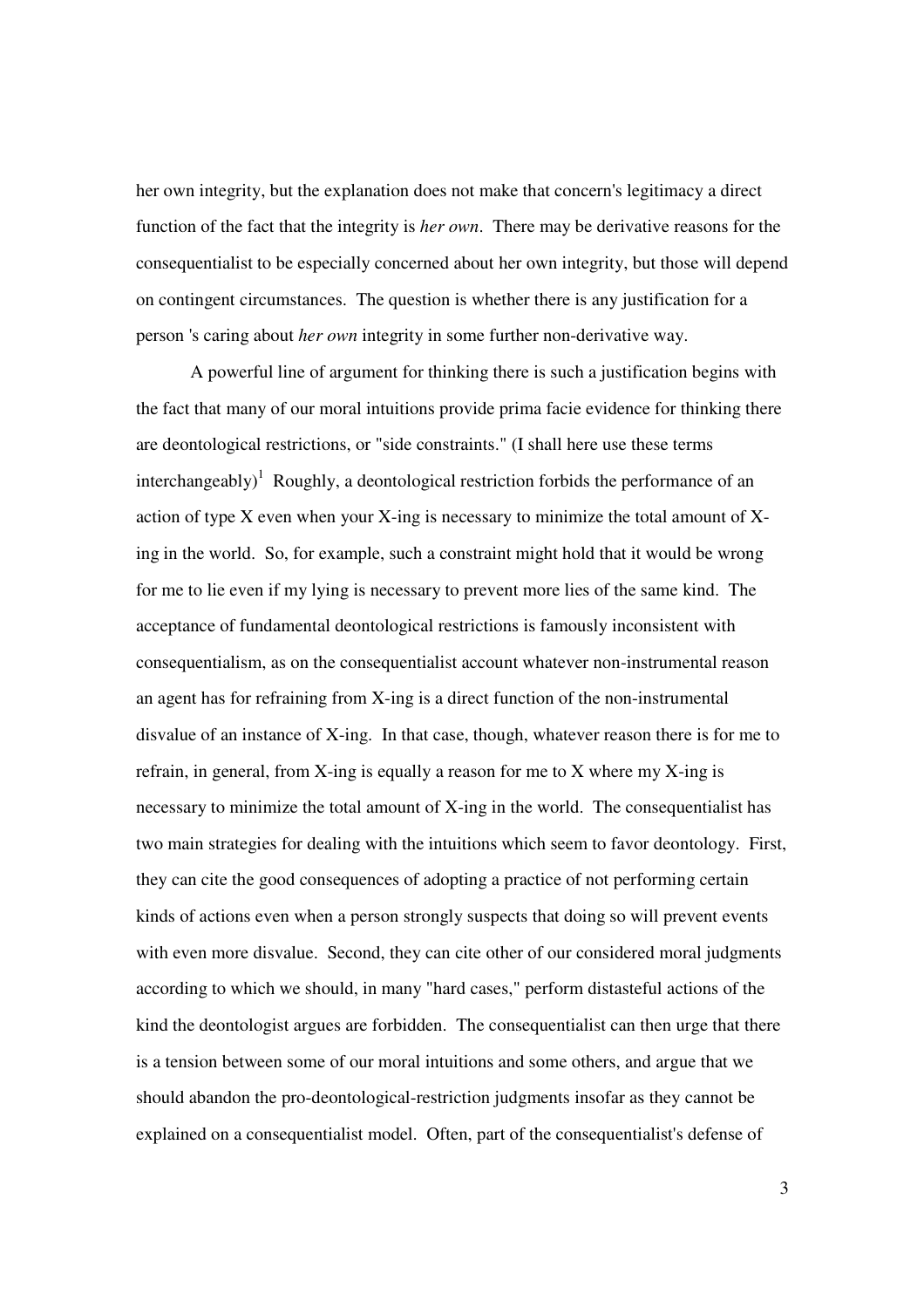this second strategy involves arguing that the moral judgments favoring deontology are "dangling intuitions." The idea is that while the intuitions favoring consequentialism can be given a deeper rationale, judgments favoring deontology can find no such theoretical home.

At this point in the dialectic the deontologist might argue that the consequentialist's account of why a person should care about her own integrity is inadequate. An especially clear and powerful statement of this argument comes from Stephen Darwall, and I shall therefore focus his presentation of the argument.<sup>2</sup> The argument begins by describing two radically different approaches to moral theory. First, we might begin with the value of states of affairs impersonally characterized. In light of the value of those states of affairs, we might then work our way "inward" from the world to our actions and ultimately our integrity, and explain the value of the latter in terms of their contribution to the total amount of impersonal value in the world. This is the "outside-in" approach, and Darwall suggests that it is most well-suited to defending consequentialism. Alternatively, we might begin with the perspective of a conscientious deliberating moral agent's concern for her own integrity, and try to determine what she ought to do in virtue of taking that perspective seriously. We then work our way "outward," building up a conception of the value of various states of affairs out of what an agent must take to be valuable in virtue of taking the perspective of an appropriate concern for her own integrity seriously. This is the "inside-out" approach. On this account, there is a kind of agent-centered concern each agent should have for her own integrity, s*imply because it is her own*. The inside-out approach suggests a possible rationale for deontology: One must not perform an action of a given type even when doing so is necessary to preventing others from performing even more of such actions, *if* performing the action would threaten one's integrity.

The inside-out/outside-in distinction provides a useful frame for thinking about whether there is a justification of concern for one's own integrity that is inaccessible to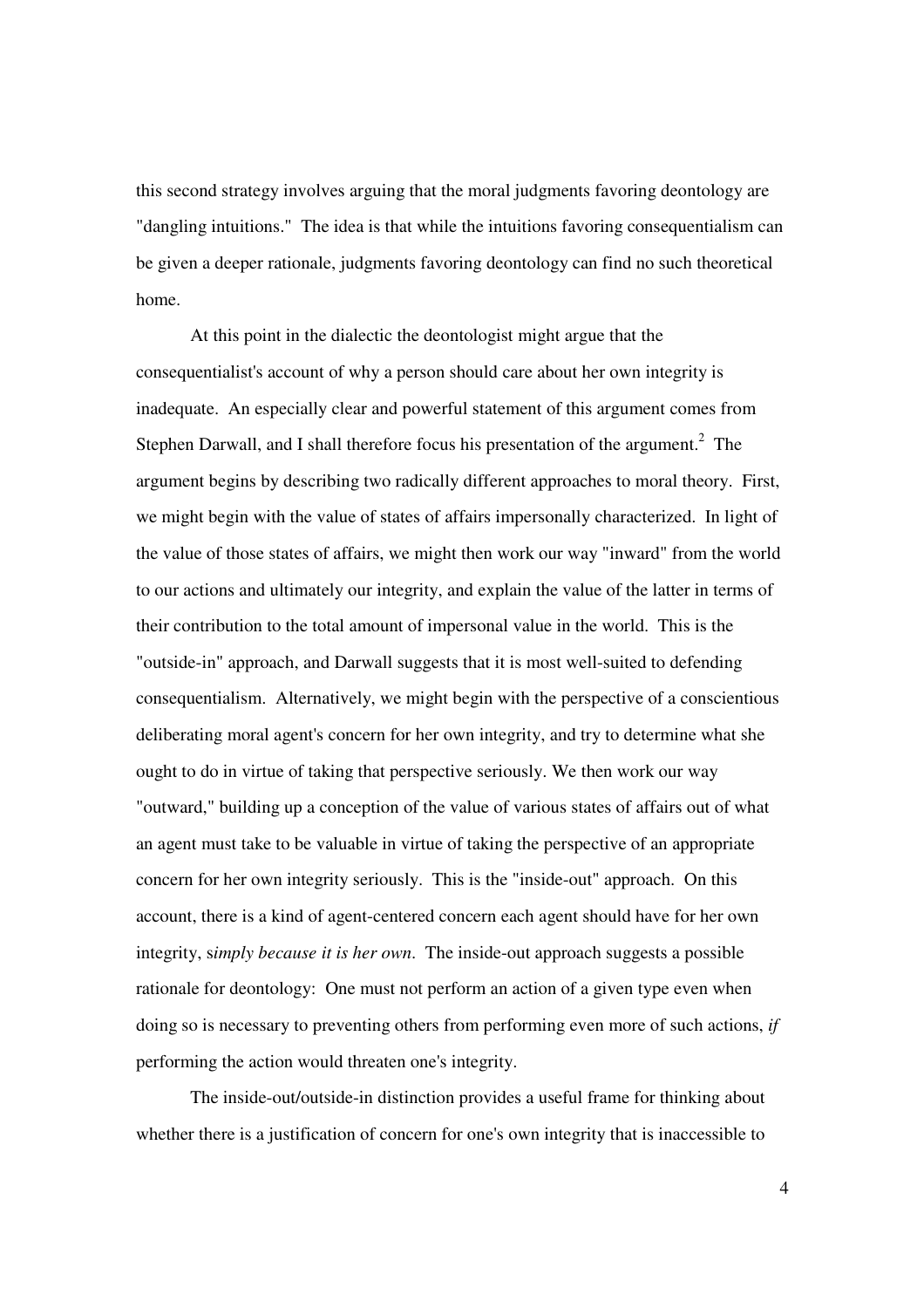consequentialist. I begin by laying out Darwall's argument in more detail (section one). I then distinguish two ways of understanding what is involved in the inside-out approach, which I shall call the "synchronic account" and the "diachronic account." Whereas the synchronic account is one that a consequentialist can and should embrace, the diachronic account commits one to an implausible kind of moral self-indulgence (section two). Finally, I argue that there is a further important sense in which a moral theory might be understood as justified from the inside-out, and that consequentialism can, in principle at least, be defended in this way (section three). This defense would, however, come at a price. Contemporary consequentialists distinguish principles as "decision-procedures" from principles as "standards," and argue that consequentialism is the latter rather than the former. Indeed, this move can seem essential for the consequentialist to avoid objections to the effect that relying on consequentialism as a decision procedure is unlikely to be optimal. However, a defense of consequentialism from the "inside-out" requires conceiving the theory as providing, in the first instance, a decision-procedure. **I.**

Darwall highlights three prima facie implausible features of how a consequentialist apparently must think about an agent's concern for her own integrity, and then motivates the inside-out approach by showing how it avoids these features. First, he argues that consequentialism implausibly "rejects any special duty to try to comprehend, understand, or come to grips with one's own past conduct, and by doing so to repair moral integrity." (Darwall 1986: 305) Insofar as it is important to be concerned about the maintenance of integrity, on a consequentialist view, it seems that an agent should be equally concerned about the integrity of others as she is about her own integrity. Call this the "Backward-Looking Point." Second, he argues that for any given agent, consequentialism, "denies that the consequences of acts for her character are any more relevant in themselves to what she should do than are consequences for the character of others." (Darwall 1986: 306) This seems to be out of line with the thought that each person should be especially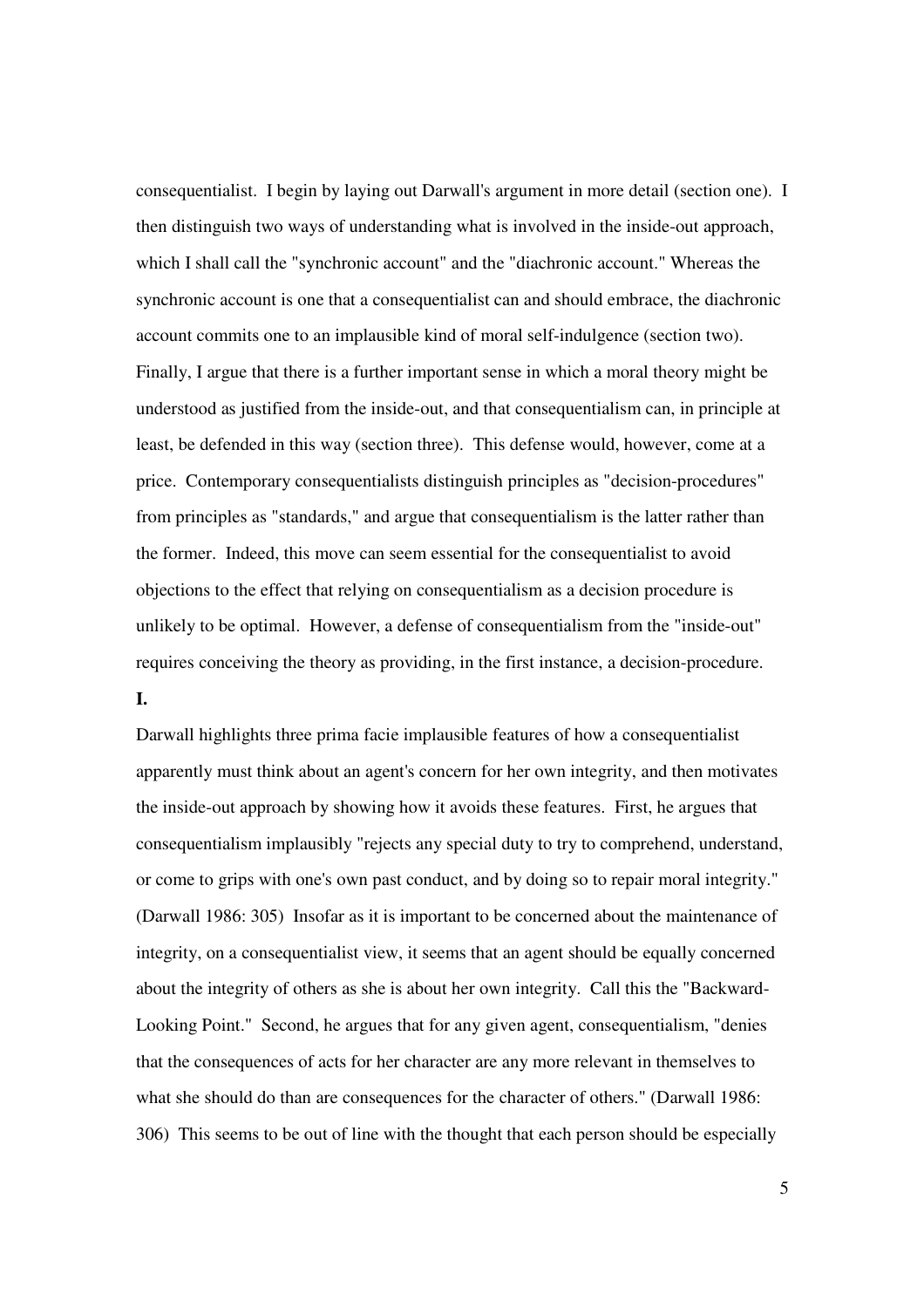concerned about the consequences of her actions for her own integrity as such. Here Darwall motivates this idea with a case, borrowed and then modified from Thomas E. Hill, Jr., of an artist who paints a masterpiece unappreciated by his contemporaries. The artist then cynically, and "for money and social status," and with some self-disgust, modifies the painting to please the "tasteless public and then turns out copies in machinelike fashion." (Hill 1982) Prima facie, such an artist seems to lack self-respect in that he "fails to live by a set of personal standards by which [he] is prepared to judge [himself]." (Hill 1982: 133) Darwall then continues the story and asks us to imagine that this artist's selling out so disgusts another budding artist who had been bent on pursuing the same commercialized path that he decides he cannot do it, and does not. So while a consequence of the first artist's action is that he loses his integrity, another consequence is that it preserves the integrity of another. This suggests that a consequentialist would be forced to admit that it makes no difference to what the first artist did that it violated his integrity, for "a loss of integrity is a loss of integrity." Darwall argues that this contradicts our intuitive sense that the artist should have some special concern not to violate his own integrity. Call this the "Forward-Looking Point." Third, Darwall argues that the consequentialist must deny that a person has, "any but a contingently instrumental obligation to take thought of what she has done and is doing in her life, to 'bear her own survey,' in Hume's phrase." (Darwall 1986: 306) The idea seems to be that there are deeper reasons for caring about whether one can bear one's own survey. Call this last point the "Reflective Endorsement Point."

Having briefly discussed these three prima facie problems for the consequentialist, Darwall explicitly introduces the distinction between the outside-in approach and the inside-out approach, and suggests that the consequentialist's implicit commitment to the former is what lands her with these three problems. On the outside-in approach, one begins with an account of the non-instrumental value (and disvalue) of various states of affairs, understood apart from any moral evaluation of person's actions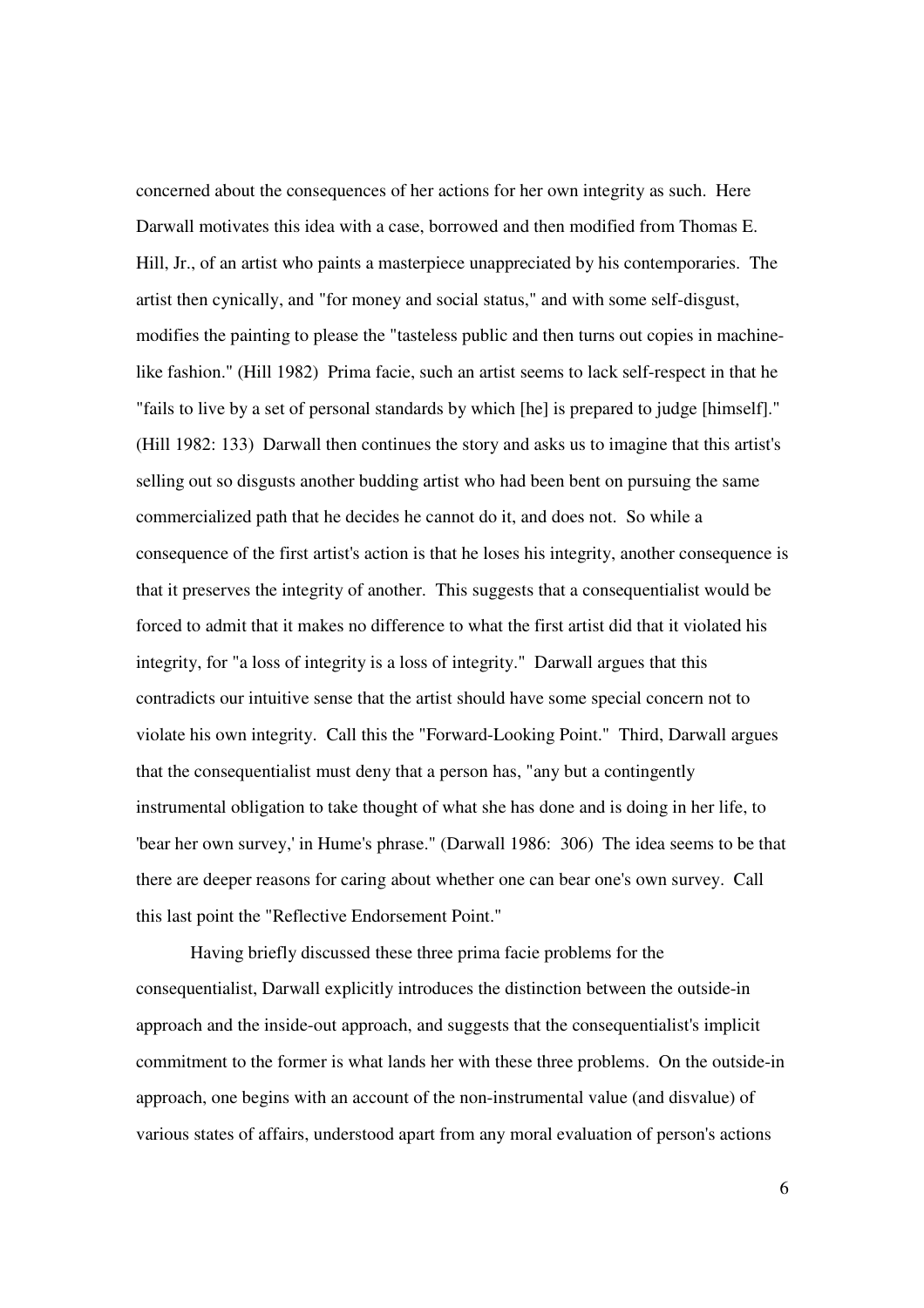or integrity. One then works from the outside (external states of affairs) in to an account of the rightness of action, and, ultimately, to the evaluation of integrity. By taking this approach, Darwall suggests, the consequentialist inevitably lands with the preceding three difficulties, as that account makes concern for integrity derivative in a way that makes all three of those problems inescapable. On the inside-out approach, by contrast, we begin with the perspective of a moral agent and her concern for her own integrity, and then work our way outwards to an account of the value of states of affairs. Paradigms of this approach are apparently to be found in the work of Bishop Butler and Immanuel Kant.<sup>3</sup>

In addition to avoiding the three problems facing the consequentialist, Darwall argues that the inside-out approach can provide a rationale for agent-centered restrictions. He holds this for two reasons. First, he argues that because the inside-out approach begins with the idea that each agent is responsible for her own integrity in a way that she is not responsible for the integrity of others, that, "it will follow that persons have a duty not to compromise their own moral integrity that they do not have to do what would prevent others from compromising theirs." (Darwall 1986: 311) In this respect, "the rationale for agent-centered restrictions is itself agent-centered." (Darwall 1986: 305) Second, the inside-out approach focuses on the principles that a person should be guided by in her deliberations. In this respect, the inside-out approach differs from the way in which most consequentialists understand their theory. For they typically distinguish between the ultimate standards of right and wrong, on the one hand, and the decision procedures that we should use in our actual deliberations, on the other. In referring to a rule as a "decision procedure," I do not mean to imply that the rule provides anything like an algorithm from descriptive facts to moral conclusions. Such rules most likely will fall short of being algorithms, but may nonetheless provide plausible guides for one's moral deliberation. It might be best to think of moral rules qua decision procedures as more analogous to recipes, which (unlike algorithms) leave much unstated and can require sensitive judgments in light of the situation at hand. With this rough distinction between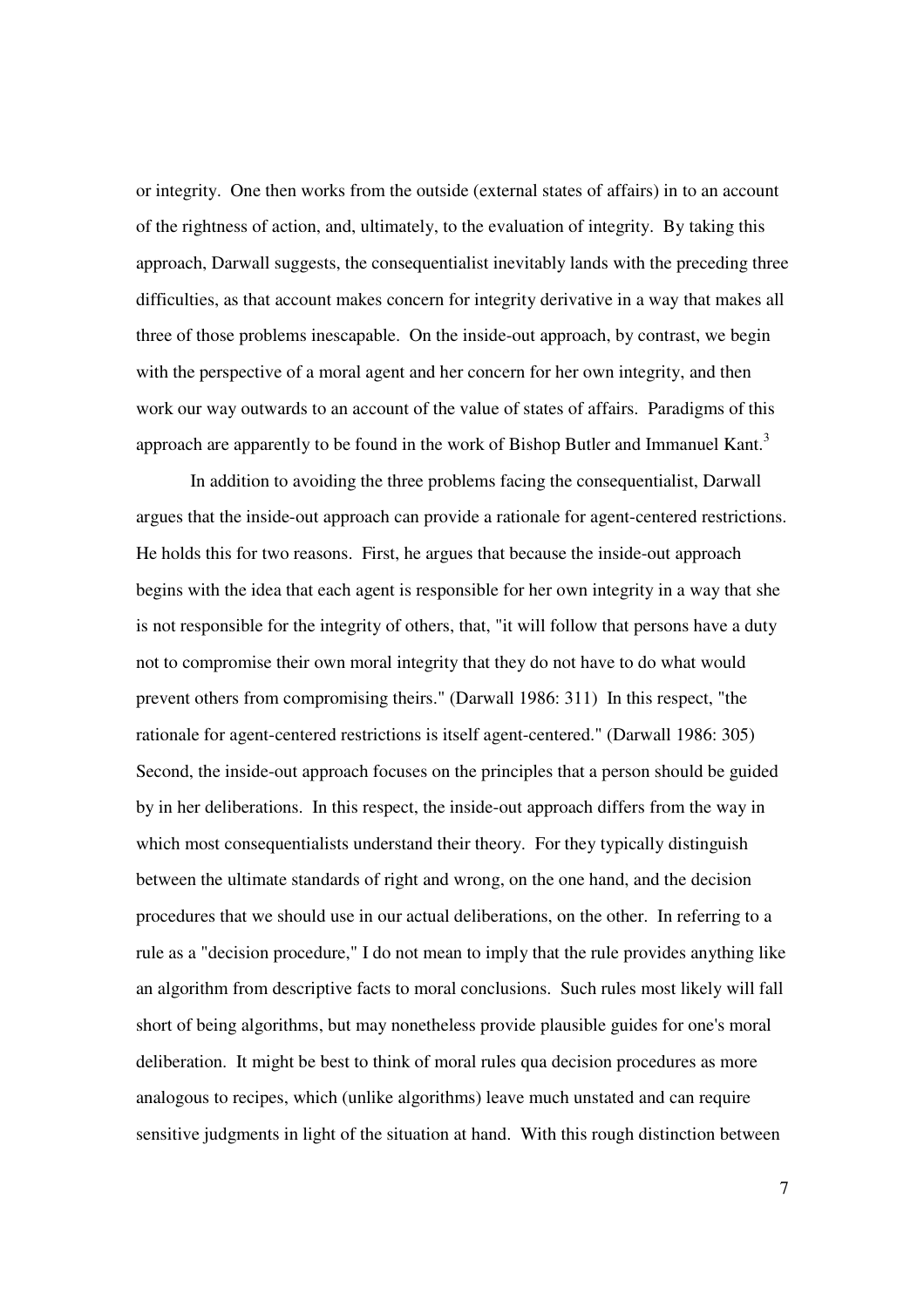standards and decision procedures in place, the consequentialist typically urges that her theory is to be understood as providing a standard, not a decision procedure. As Darwall understands it, though, the inside-out approach, "refuses to make the sharp distinction between criteria of right and choice-guiding considerations." (Darwall 1986: 313) Since even consequentialists typically admit that our actual deliberation should quite often be in terms of non-consequentialist considerations, such as a derivative concern for agentcentered restrictions, this seems to suggest another, more indirect way, in which the inside-out approach can help provide a rationale for such restrictions. Namely, the inside-out approach may rob the consequentialist of a distinction that is essential to defending their view and its associated rejection of agent-centered restrictions at the level of the standard of right and wrong *as opposed to* the level of decision procedure(s).

The crucial issue, then, is whether the inside-out approach provides a plausible account of why a person should be concerned with her own integrity, and thereby provide a rationale for deontological restrictions understood as "agent-centered" restrictions. To resolve this issue, we must first get a clearer picture of just what is involved in the insideout approach itself. It turns out that there are at least two ways of understanding the inside-out approach. On the first version of the inside-out account, which I shall call the "synchronic version," that account is quite plausible but poses no threat to consequentialism. On the second version of the inside-out account, which I shall call the "diachronic version," the account would, if sound, pose a serious threat to consequentialism. However, I shall argue that this second, diachronic version of the account is subject to a powerful version of the narcissism objection pressed against the agent-centered construal of deontological restrictions in the preceding section.

#### **II.**

On a synchronic reading, the inside-out approach simply holds that each of us must, at each point in time, be committed to doing what, in our best judgment, is morally required of us at that point in time. Construed in this way, the inside-out approach borders on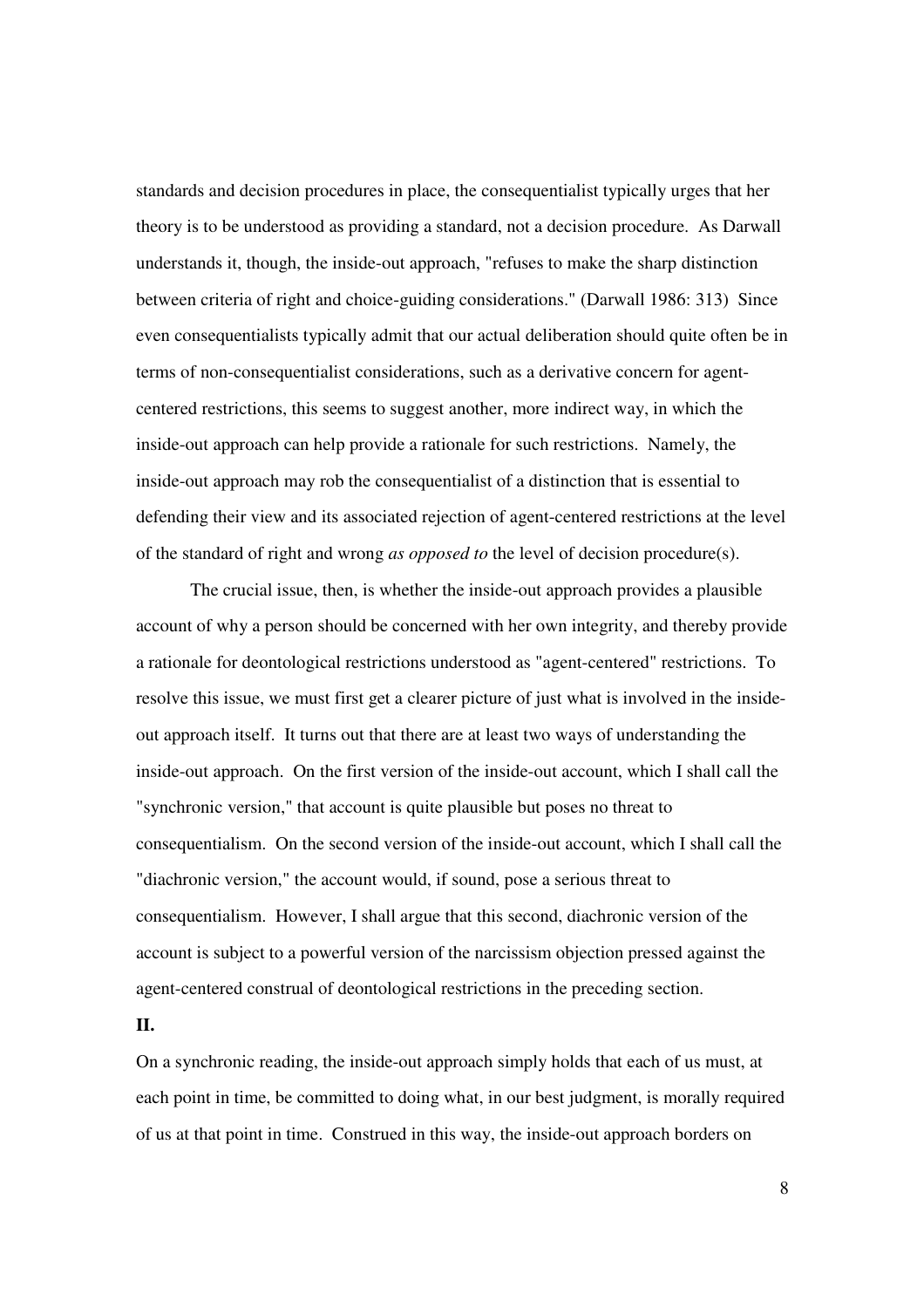triviality, and is in no way incompatible with consequentialism. After all, the consequentialist can perfectly well say that each of us must, at each point in time, do our best to maximize the good. Nor would Darwall deny that this interpretation is within the reach of a consequentialist, as he remarks that, "Neutral consequentialism does hold that a person has a special responsibility for her acts at the time of their performance, that she does not have for the acts of others, in at least one sense. A theory of right action *just is* a theory of what a person is responsible for *doing* given what, at the time of action, she has it in her power to do. To act contrary to the theory is to do wrong, and in this sense, to fail, to discharge one's moral responsibility." (Darwall 1986: 306)

This suggests that Darwall has in mind the second interpretation of the inside-out approach. On this second interpretation, an agent's highest level commitment is not merely to doing, at each point in time, what one judges to be morally required of one. In addition to this synchronic requirement, the second interpretation requires that one also refrain from performing actions *now* that will most likely have as a consequence the result that *in the future* one will act wrongly or even become an evil person. It is in this respect that the second interpretation is diachronic. Unlike the synchronic account, the diachronic account really is incompatible with consequentialism, since even a consequentialist who assigns non-instrumental value to integrity will have to admit that if the only way to produce the best consequences is to perform an action that is likely to lead to your becoming evil in the future, then one is required to perform the action in spite of its unpalatable consequences for one's own integrity.<sup>4</sup>

On the diachronic interpretation, the inside-out approach is not so easily absorbed by an agent-neutralist. However, on this reading, the inside-out approach is subject to the that it is implausibly narcissistic. For on the diachronic interpretation, I have a special responsibility for my own integrity not simply because I am the only one who can directly control my actions, but also because it is *mine*. The mere fact that my integrity is *mine*, on this way of thinking, gives me special reason to be concerned about it. Of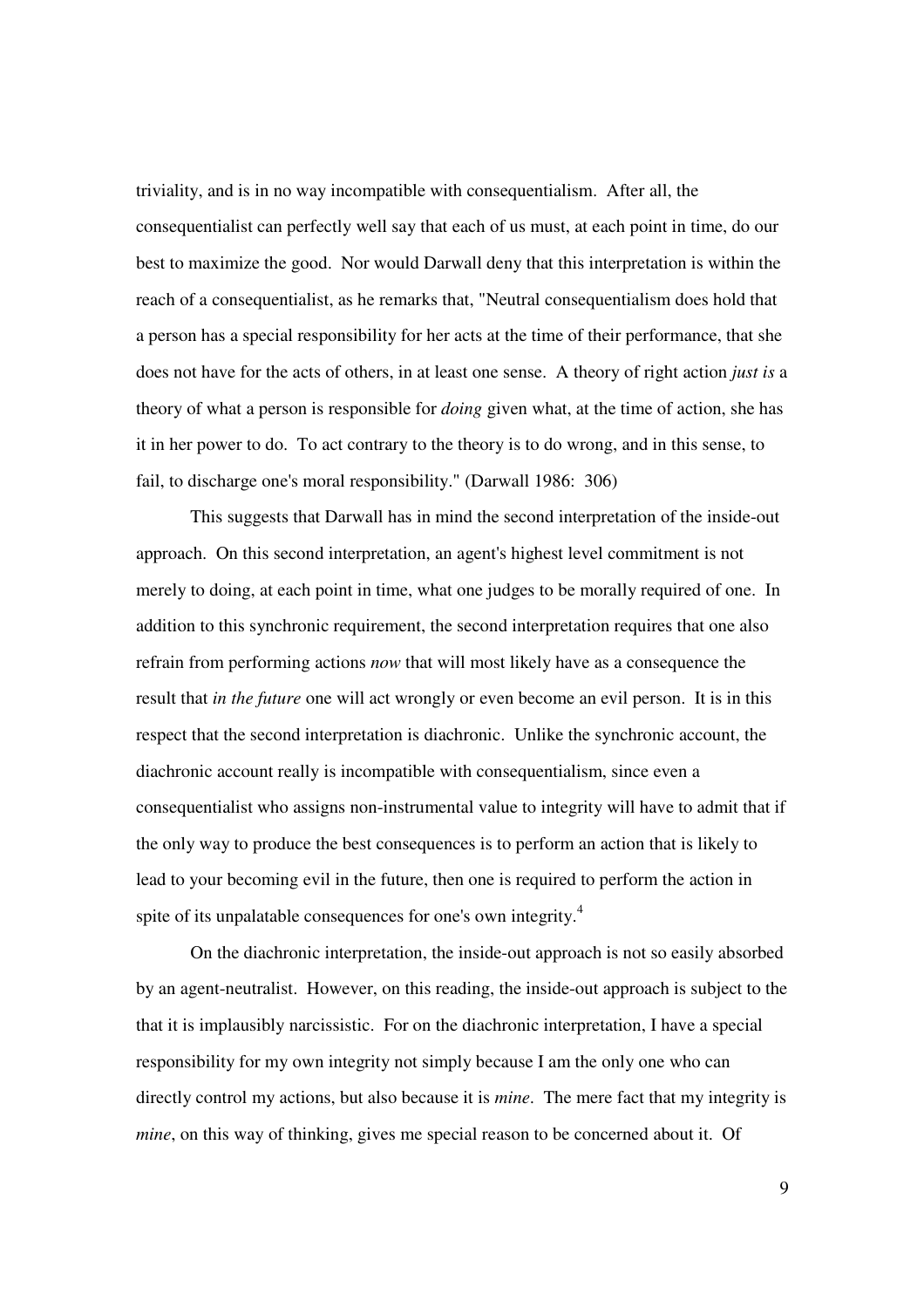course, the consequentialist can admit that the fact that my integrity is mine does indirectly give me special reasons to be concerned about it as opposed to the integrity of others. For one thing, the fact that typically I am most well-situated to know how to preserve my own integrity as opposed to knowing how to preserving someone else's may be relevant. Also, there may be good agent-neutral reasons for me not to pry into other people's business so much that I could become better situated to preserve their own integrity than they are. So the diachronic interpretation of the inside-out approach must involve something stronger than this. The thought must be that the *mere fact* that my integrity is my own, as such, gives me a special reason to be concerned about it as opposed to the integrity of other people.

Put this starkly, as it must be if it is going to be incompatible with agent-neutral consequentialism, the inside-out approach is implausibly narcissistic. Suppose that a moral agent faces a choice between an action that will almost certainly have the long-run consequence of ruining her own integrity, and another action that she knows will just as surely devastate the integrity of five other people.<sup>5</sup> To make things more concrete and vivid, consider the following admittedly fanciful case. Suppose that earlier in life a person has been addicted to gambling, and has now recovered from this addiction. It is also the case that this person knows for certain that there are lots of people in his community who are addicted to gambling, and who, as a result of this addiction are likely to lose their integrity. They will, for example, become less concerned about their families, more willing to do things they know they should not do to get more time in at the casino, etc. However, she also knows that there is a clinic that can help a good number of these people get over their addiction, and that this clinic is strapped for funds. She realizes she could help save the clinic if she had enough money, and she also happens to know that she is in fact a masterful professional gambler. She gave up gambling not because she was losing money, but because of the way her obsessive/compulsive behavior was destroying her integrity. So she could almost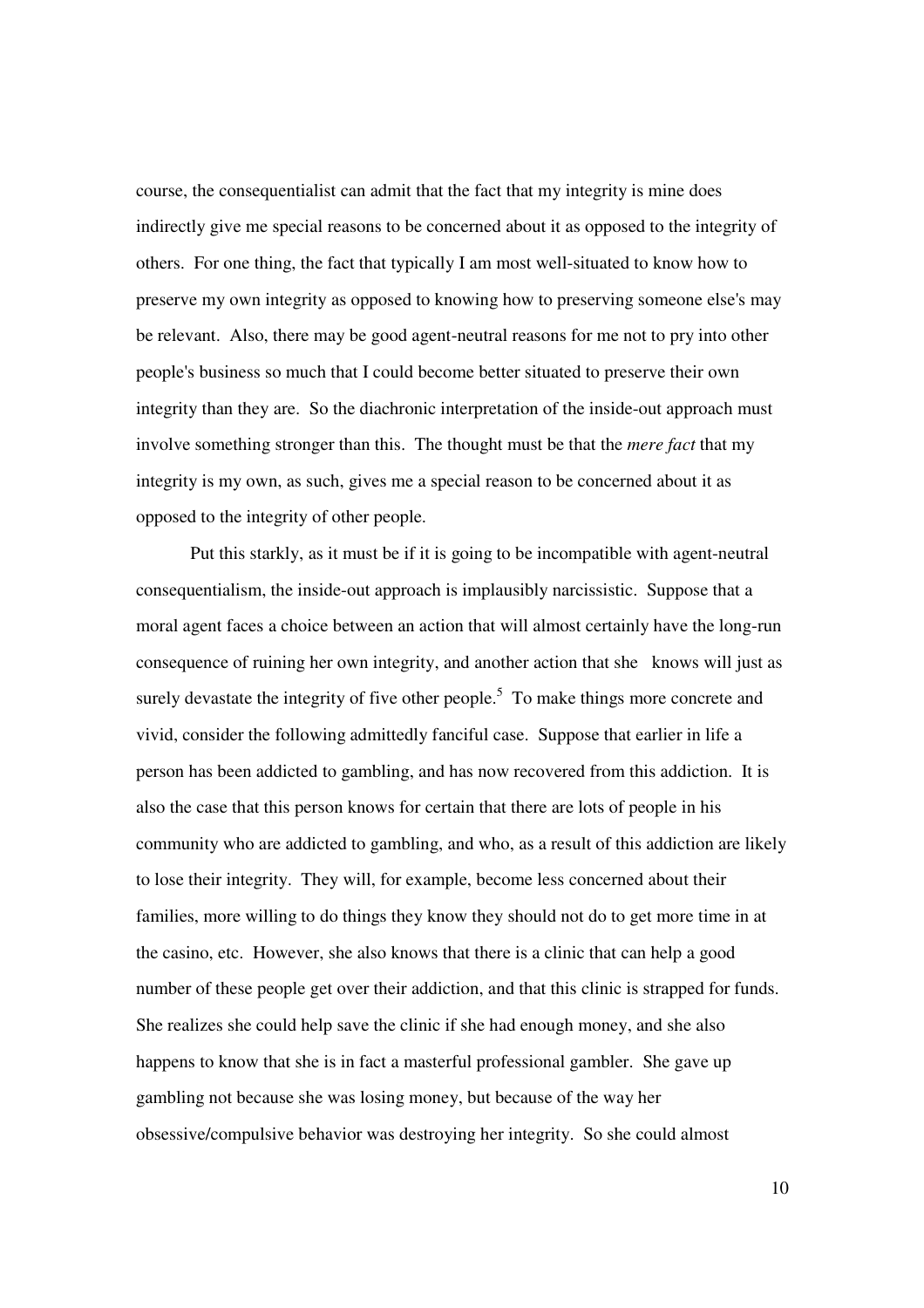certainly raise tons of money to help the clinic by returning to the casinos, though in the process she would be very likely to slide back into her old patterns of behavior and sacrifice her own integrity, at least for a substantial period of time. Nor does she know of any other way in which she realistically could raise such large sums. In such a case, it seems that she might very well be able to reduce substantially the risk of others losing their integrity only by doing something that puts her at substantial risk of sacrificing his own integrity. Prima facie, and keeping firmly in mind that we are stipulating away any non-negligible epistemic uncertainty about whether the person could win the money and donate it, or as to whether the clinic is effective, this person's returning to the casinos and giving all of the profits to the clinic seems like a morally virtuous, if ironic, sacrifice. However, insofar as it charges each of us with a non-derivative special concern for preserving our own integrity over time (and not merely a duty to do what we conscientiously think is right at each moment in time), the diachronic interpretation of the inside-out approach seems implausibly committed to supposing that in such a case the agent *must not* make this sacrifice. On that account, returning to the casinos is not only not morally virtuous, it is morally forbidden. For to do so would involve knowingly placing oneself at a substantial risk of damaging one's own integrity, against one's apparently highest-level commitment on the diachronic interpretation. Recall that on the diachronic interpretation one's most fundamental commitment is to preserving one's own integrity over time. Hence on that account, I must preserve my own integrity even if doing so ensures that numerous other people's integrity will be devastated. This in itself constitutes an important objection to the diachronic interpretation, for it smacks of a distasteful sort of moral narcissism. To avoid confusion that might allow the intuitive force of the objection to be lost, it is absolutely crucial to be clear that the objection here is that the diachronic version of the inside-out theory incorrectly implies that an agent *must not* make the sacrifice (that is, it implies that it is impermissible to make it), *not* that the theory incorrectly implies that it is permissible not to make the sacrifice.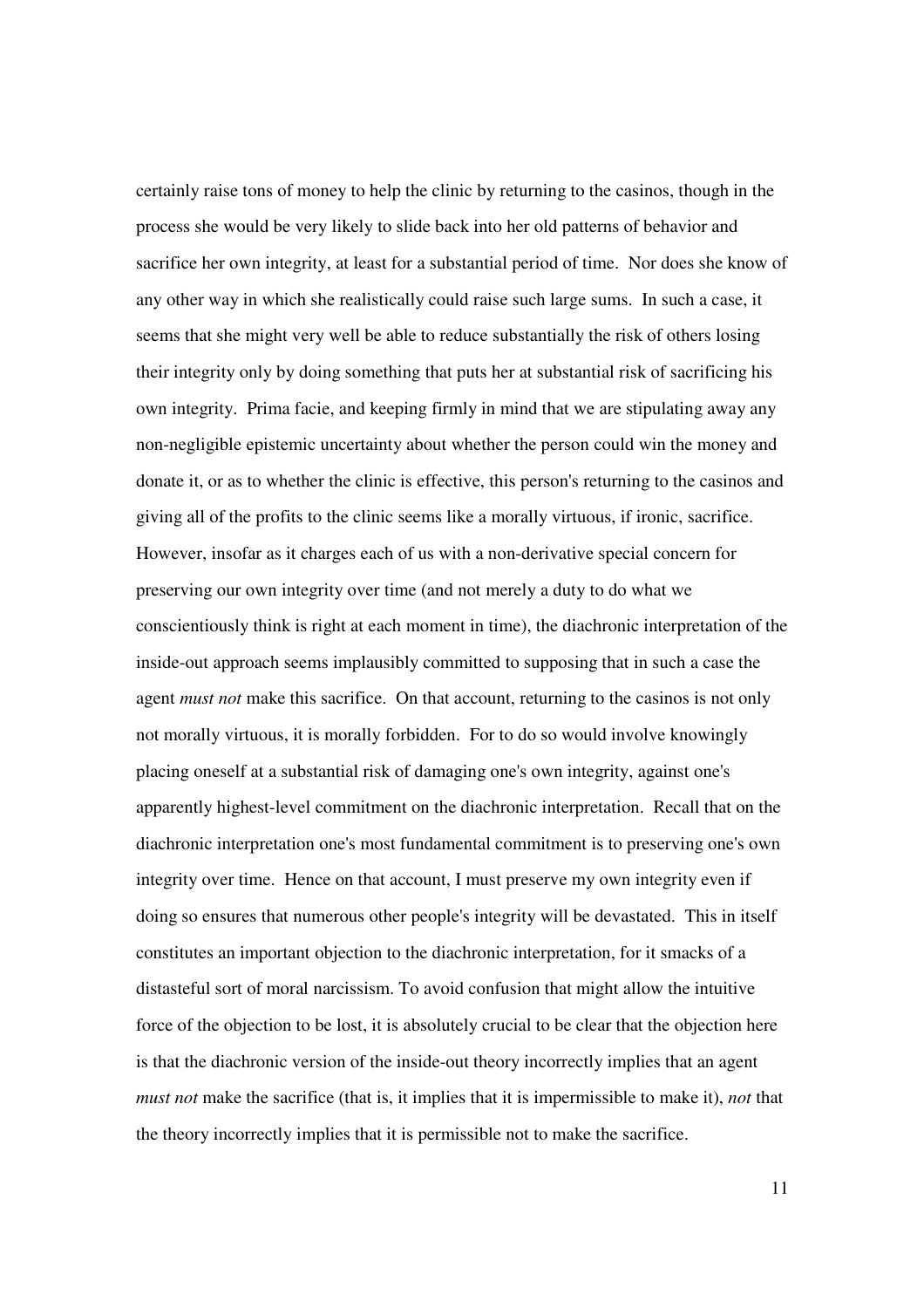On the other hand, the inside-out approach might very well allow or even require me to perform an action which will have the consequence that someone else is tempted into doing something that will be likely to ruin her own integrity if this is necessary to prevent a greater number of other people from losing their integrity. For example, it might well allow me to convince someone *else* to return to the casinos if I knew she faced the kind of circumstances just sketched. For in doing so I would not be endangering my *own* integrity, and could in the process preserve the integrity of several other people at the (likely) cost of one *other* person's integrity. In this respect, the inside-out approach in its diachronic guise would license a potentially unappealing asymmetry between risking one's own integrity and convincing someone else to risk their integrity. I do not mean to imply that the inside-out approach *must* hold this; there *may* be plausible ways in which it could deny it without invoking anything ad hoc. Rather the point is simply to indicate that there is a burden on the defender of that approach to show how this result can plausibly be blocked, since nothing essential to the account blocks it. Moreover, insofar as the account allows that, in general, it is at least permissible to do whatever maximizes the good whenever deontological restrictions are not in play it may be hard to block this result, since preserving the integrity of a greater number of people would often maximize the good. Finally, if we are not simply to have solved one "dangling intuition" problem only to replace it with another, any attempt to block this consequence of the inside-out approach must be fit into a larger theoretical rationale, and not simply rely on an ad hoc appeal to first-order intuitions. So far as I can tell, it is simply an open question whether the advocate of the inside-out approach in its diachronic guise can block this result in a principled way.

This possible asymmetry between the diachronic interpretation of the inside-out approach's attitude toward (i) sacrificing one's own integrity to prevent even more people from losing their integrity, on the one hand, and, in effect, (ii) sacrificing someone else's integrity to prevent even more people from losing their integrity, smacks of an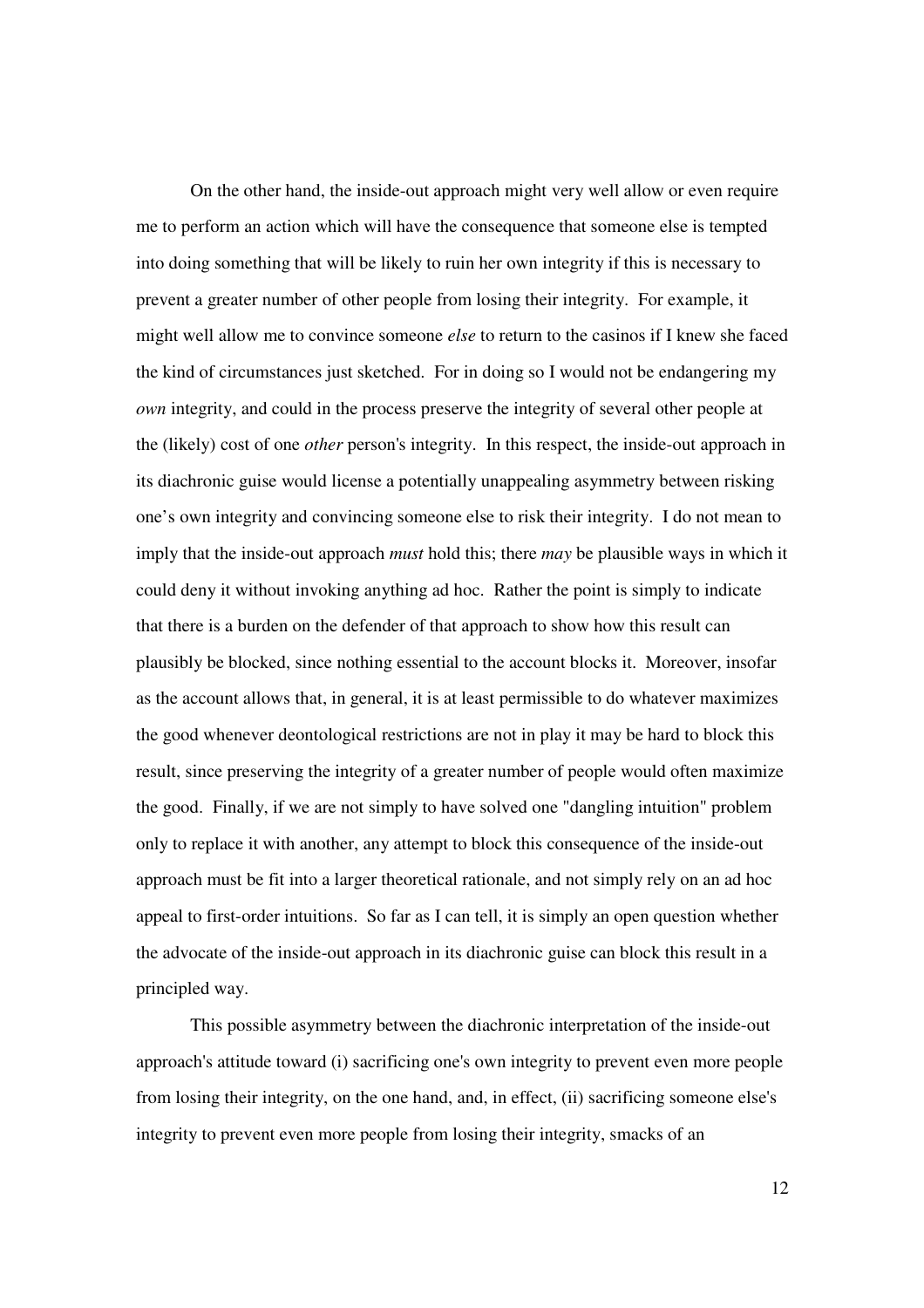unappealing sort of self-indulgence. On the diachronic interpretation so understood, it seems that while I can do something that will cause one *other* person to be tempted into a life of crime when that is necessary to prevent the temptation of even more others, I apparently *cannot* do something that will tempt myself when this is necessary to prevent the temptation of others. In other words, while I may not lead myself into temptation to prevent the temptation of others, I nonetheless may lead others into temptation to prevent the temptation of even more others. Only an unappealingly self-indulgent concern to preserve one's own integrity over time could underwrite such an attitude. Since, as I indicated above, this asymmetry might be avoidable for the defender of the inside-out approach, I do not rest my objection against that approach on her commitment to that asymmetry. The mere fact that the account precludes an agent from risking her own integrity when this is absolutely necessary to preserve the integrity of others (and the agent knows this for certain) is itself sufficient, in my view, to show that the view falls prey to a serious worry about moral self-indulgence. The possibility of this sort of asymmetry only adds to what I take to be an independently powerful objection.

So on the diachronic interpretation, the inside-out approach falls prey to the objection of inappropriately valuing a distasteful sort of self-indulgence. Nor does it seem that the consequentialist must defend the outside-in approach against the inside-out approach, as Darwall's account might seem to suggest. For on the only apparent interpretation of the inside-out approach that avoids the narcissism objection (the synchronic interpretation), the consequentialist can happily embrace the inside-out approach herself. Perhaps, though, there is a third interpretation of the "inside-out" approach that is worth considering. Before turning to the question of whether the consequentialist can plausibly be seen as adopting an "inside-out" approach in a sense that is both stronger than the trivial synchronic interpretation but that does not suffer from the narcissism endemic to the diachronic interpretation, we should first return to the Darwall three objections to consequentialism.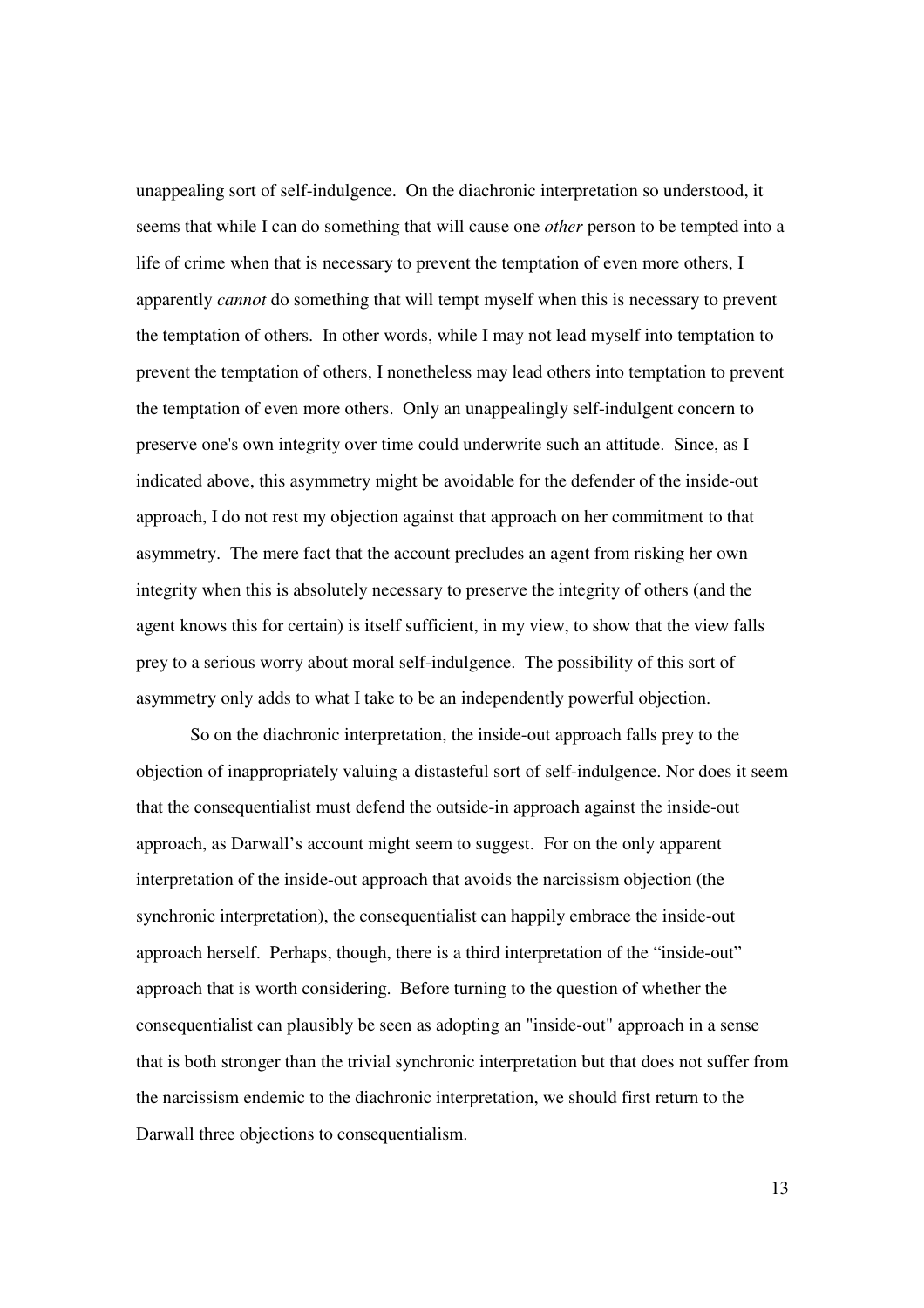## **III.**

Darwall argues that the consequentialist's account of why an agent should care about her own integrity is inadequate on three grounds, which I have called the "Backward-Looking Point," the "Forward-Looking Point," and the "Reflective Endorsement Point." In light of the discussion of the diachronic interpretation, we are now in a position to see how a consequentialist might reply to each of these points.

The Backward-Looking Point holds that the consequentialist is stuck with the implausible view that an agent's "*own* past conduct leaves no directly relevant trace in determining what she should subsequently do, since were it to do so it would have to be *via* an agent-centered restriction." (Darwall 1986: 305) In fact, this claim may be too quick, depending on what is meant by 'directly relevant'. For a consequentialist can hold that there is non-instrumental agent-neutral value in people's leading certain kinds of lives (e.g., lives in which they repay debts of gratitude). In that case, though, the fact that I accepted a favor from you in the past, say, could be directly relevant to what I should now do. For given those histories, it directly follows that if I do not act in certain ways that there will be fewer people in the world who are as grateful, say, as there could be. If we take the paradigm of an indirectly relevant backward-looking consideration to be one in which one looks at the past simply to compute what the likely consequences of one's actions will be in the future, then this sort of relevance is at least not indirect in *that* way.

Perhaps, though, a fact's being 'directly relevant', in Darwall's sense involves more than that the fact has implications for what an agent should do now, apart from serving as evidence as to what the future consequences of the person's actions would be. In particular, perhaps the suggestion is that what is directly relevant is not merely how those backward-looking considerations bear on how my actions will reflect on some person's integrity, but how they will reflect on *my* integrity. In other words, this sort of direct relevance presupposes that each agent should be especially concerned about preserving the purity of her own integrity *as such*. In that case, the consequentialist may well have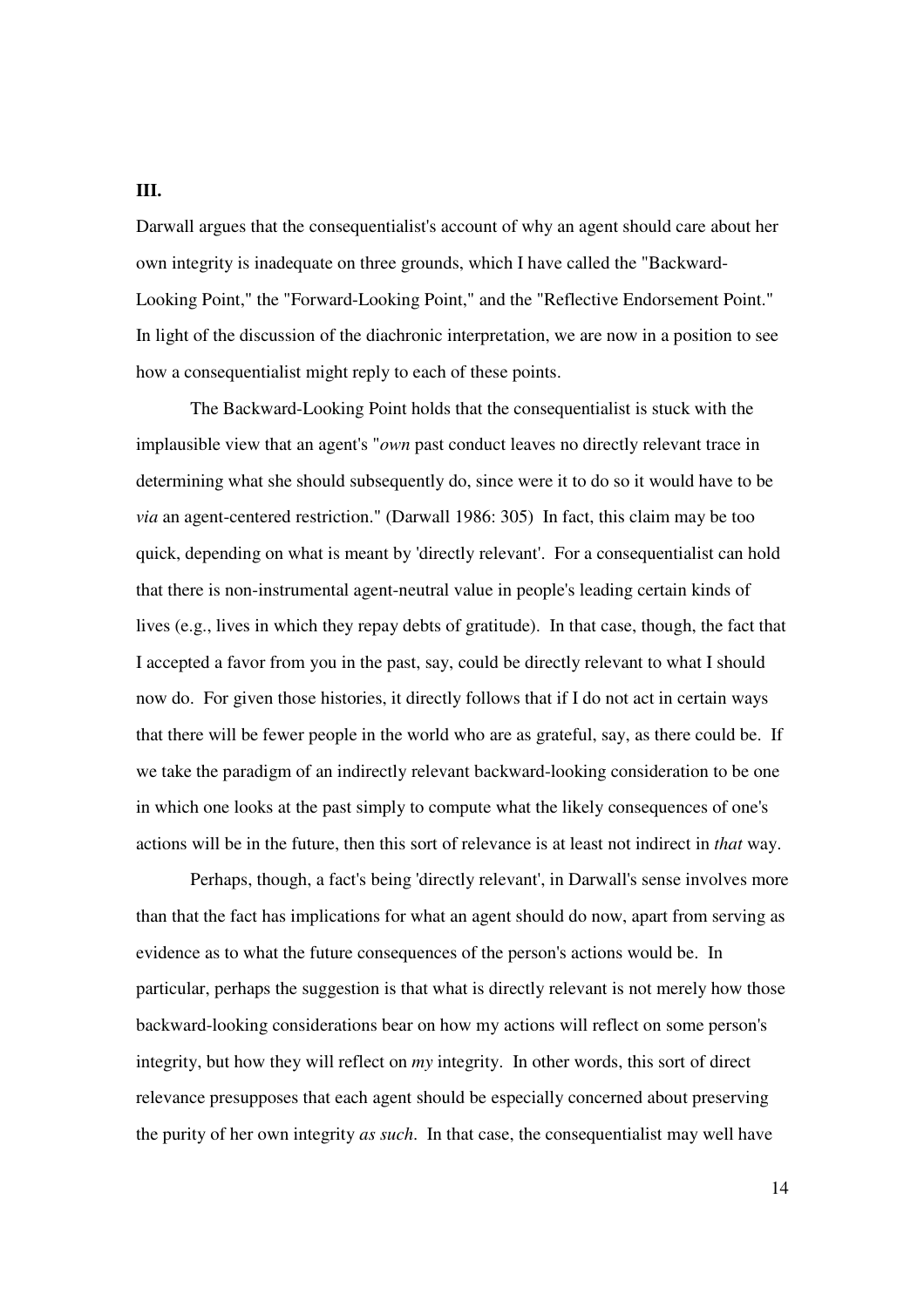trouble accommodating the direct relevance of backward-looking considerations. However, if direct relevance is understood in this way, then worries about the selfindulgence of the non-consequentialist alternative surface again, so that the consequentialist's inability to accommodate the point is no longer obviously a vice.

Consider the Forward-Looking Point. Here the suggestion is that consequentialism is inadequate because for any given agent it, "denies that the consequences of acts for her character are any more relevant in themselves to what she should do than are the consequences for the character of others." ( Darwall 1986: 306) Here, even more clearly than in the case of the Backward-Looking Point, the objection falls prey to charges of narcissism. For here the point is explicitly couched in terms of whether the consequentialist can make sense of the way in which each moral agent should be *more* concerned with the purity of her own integrity over time than she is about the preservation of the integrity of others.

Lastly, consider the Reflective Endorsement Point. Here Darwall alludes to a famous passage from David Hume, in which he emphasizes the importance of one's being able to "bear one's own survey," and argues that the consequentialist cannot fully accommodate Hume's insight. To assess Darwall's suggestion on this point requires us to be clear about what it was that Hume had in mind. A good deal has been written on the apparently Humean idea of reflective endorsement, and I lack the space here to do that literature justice. Very roughly, Hume's basic idea here seems to be that a normative perspective, such as a moral point of view or the point of view of theoretical reasoning, has genuine normative authority for a person only if the person would, upon reflection, endorse the perspective in question. There are many different ways of developing this basic idea, but one of them that seems to have been especially important for Hume emphasized the need to endorse a normative perspective from that very perspective. Understood in this way, reflective endorsement is best understood as a contribution to moral epistemology. This connects nicely with the inside-out approach, insofar as the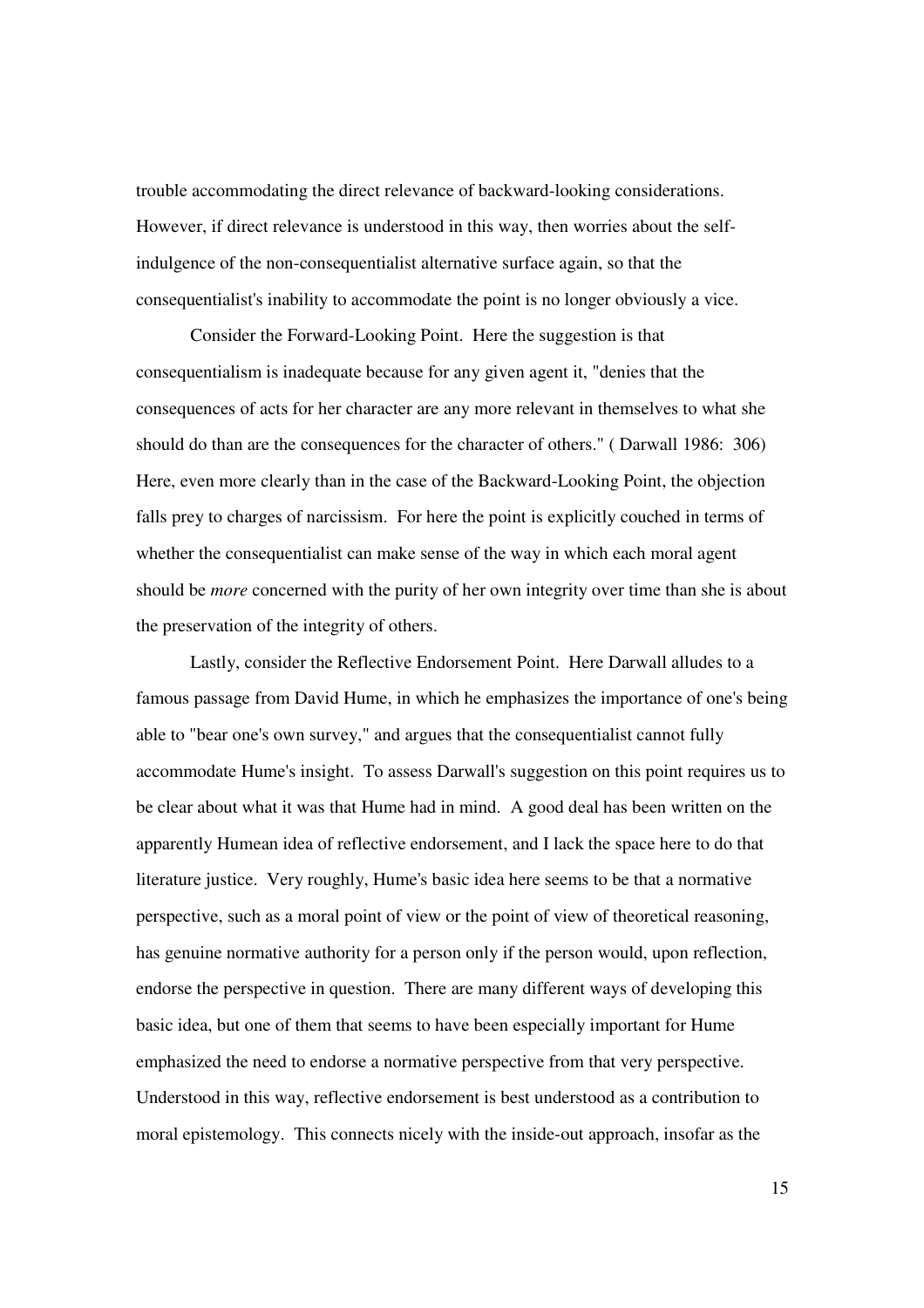latter approach strongly suggests that one has a highest-order duty to determine one's first-order duty. In which case, one might then need to employ the reflective endorsement methodology to fulfill that highest-order duty.

The contrast with some versions of consequentialism can be non-trivial in this respect. For on some forms of consequentialism, particularly those justified from the "outside-in," one might, in principle, at least, have no duty at all *ever* to determine what duty demands. For example, if for a given person it is true that "going with the flow with no concern for duty" would maximize value, then that person will act rightly in going with the flow and without ever as much as thinking of her duty. On this reading, it is also not hard to see why Kant is thought to be an especially clear representative of the "insideout" approach, given his emphasis on acting "from duty." Furthermore, it may well be that the inside-out approach, understood in this way, is more well-suited to providing a rationale for deontological restrictions than the outside-in approach. For the apparently paradoxical nature of such restrictions may well seem pressing if we begin from the subjective perspective of the deliberating agent rather than with an account of the objective value (or disvalue) of various states of affairs.

The possibility remains, however, that a consequentialist could mount a plausible argument for her view from the inside-out as well. Granting, in other words, that deontology stands a better chance of being defensible on the inside-out approach than on the outside-in approach, it remains an open question whether the consequentialist might nonetheless be able to defend her view from the inside-out as well. For if this interpretation of the inside-out approach qua reflective endorsement is correct, then there is no obvious reason that a consequentialist could not accept it as a plausible account of moral epistemology.<sup>6</sup> The consequentialist could then argue that when each of us examines our moral faculty, to stick with Hume's now quaint-sounding way of putting it, we find that the faculty garners its own support *and* that the substantive content revealed by our moral faculty is consequentialist in form. In this way, it seems that a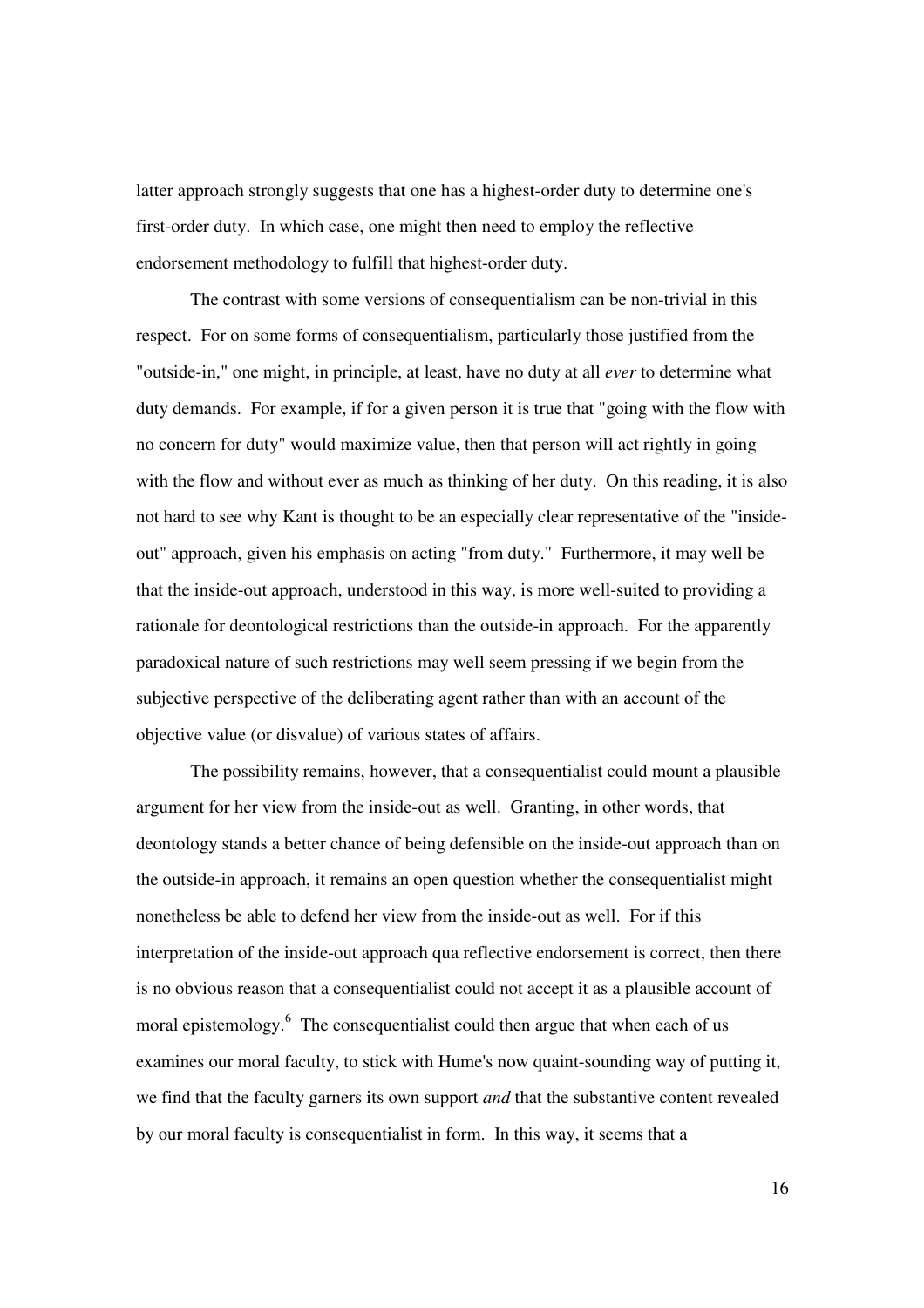consequentialist might consistently find a respect in which each person's inspecting the most fundamental principles of her own character to see whether she can bear her own survey can acquire a significance that is far from a mere "contingently instrumental obligation." (Darwall 1986: 306) For this exercise would be crucial to each agent's conscientiously carrying out her commitment to morality insofar as it is justifiable. Moreover, insofar as the reflective endorsement approach has each agent begin with the most fundamental principles of her character and then work outward from there to see what she should do, there is a recognizable sense in which this account is "inside-out." So there is an intriguing conception of the inside-out approach that seems to be plausible, non-narcissistic, $\alpha$  and accessible to a consequentialist.

Here, however, Darwall's second argument from the inside-out approach to agentcentered restrictions is worth considering. Recall that his first argument was a straightforward appeal to the claim that the inside-out approach entails a duty to be especially concerned with one's own character, and we have seen that this argument is valid only if we interpret the inside-out approach diachronically and so narcissistically. Darwall's second argument for such restrictions is more indirect and more promising, particularly when we conceive of the inside-out approach as essentially identical with the reflective endorsement approach. For the second argument appealed to the way in which the inside-out approach leaves no room for a sharp distinction between standards and decision procedures, while the consequentialist apparently needs to draw some such distinction. This argument is especially forceful in light of the reflective endorsement approach which does seem not immediately to suggest any useful distinction should be drawn between decision procedures and standards. For if the reflective endorsement approach is the whole of our moral epistemology, it seems that the only moral principles we could ever know about are the ones that we suppose are adequate as decision procedures. If there were sound principles that were merely sound qua standards and not sound qua decision procedures, they would on this account be forever beyond our ken.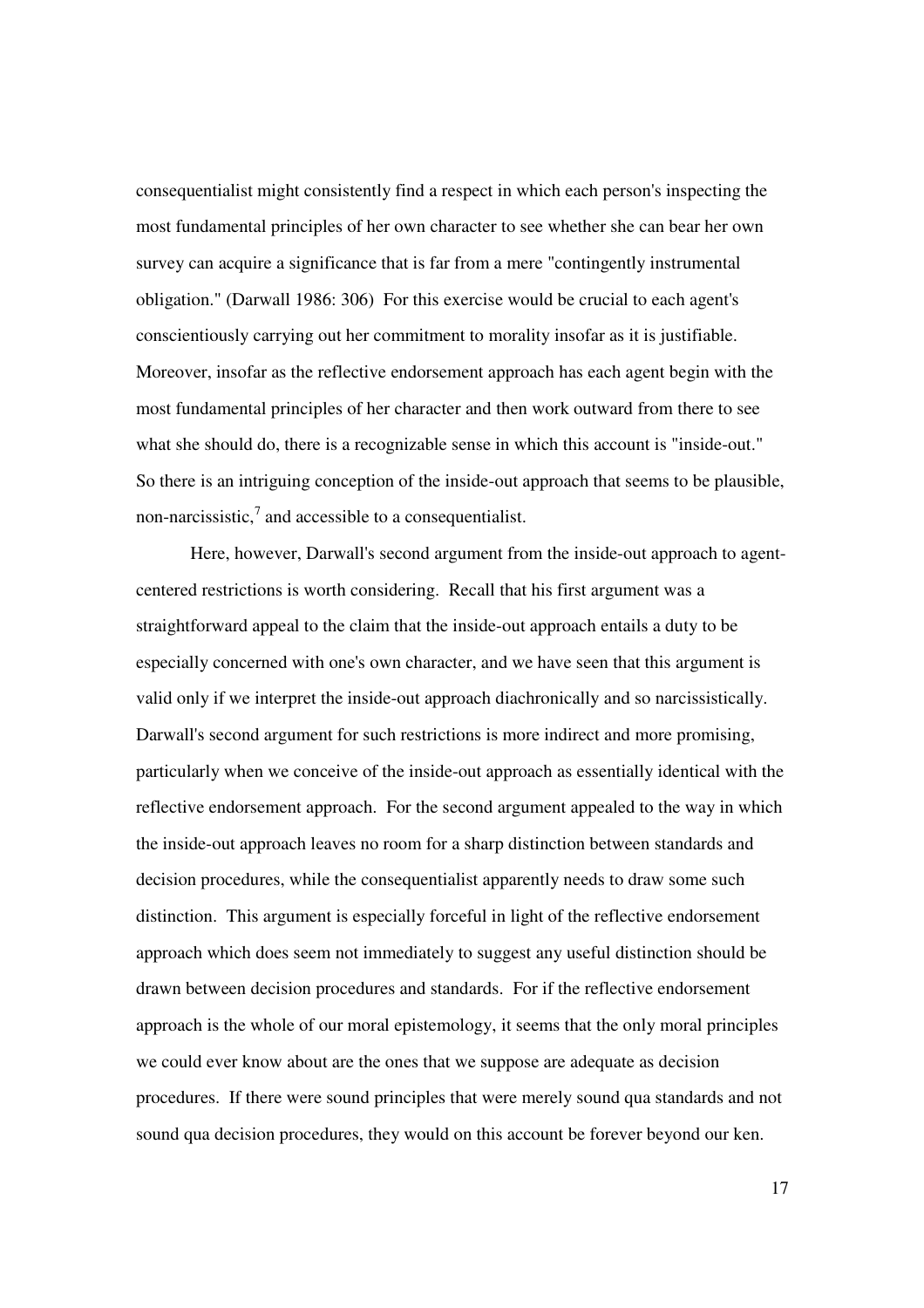In fact, there may be room even on the reflective endorsement approach, for a rough and useful distinction between objective standards and the appropriate decisionprocedures. For example, if the correct decision-procedure for the conscientious moral agent turns out to be the universal law formulation of the categorical imperative, then there is an obvious candidate for an objective standard: whether the agent's maxim, *in fact*, is universalizable. The fact that the agent has carefully come to the conclusion that her maxim meets the test does not mean that she is correct in so doing. So there is room, even on the reflective endorsement approach for an appearance/reality gap with respect to our judgments of which actions are right, even where our judgments are as careful and conscientious as one could reasonably demand.<sup>8</sup> It is not, then, that there is no useful distinction to be drawn between decision procedures and standards. Rather, it is that we start with decision-procedures and build objective standards out of them, so to speak, instead of the doing things the other way around. In principle, then, there is no reason that the consequentialist might not establish that the correct subjective decision-procedure is for an agent to aim to perform the action that maximizes the good, and then infer that the correct objective standard of right and wrong is the consequentialist one, as defined at the beginning of the present essay.

This may still mean, however, that the consequentialist's employment of the inside-out approach qua reflective endorsement comes at a steep price. For consequentialists often see themselves as going in exactly the opposite direction: first determining the correct objective standard and *then* deducing what the correct decisionprocedure would be for a given agent in her actual empirical circumstances from the empirical facts and that standard. If the consequentialist is going to justify her account via the inside-out approach qua reflective endorsement, this approach will need to be reversed. This may make it much more difficult to justify consequentialism, given the worry that under many conditions consequentialism would recommend its own rejection.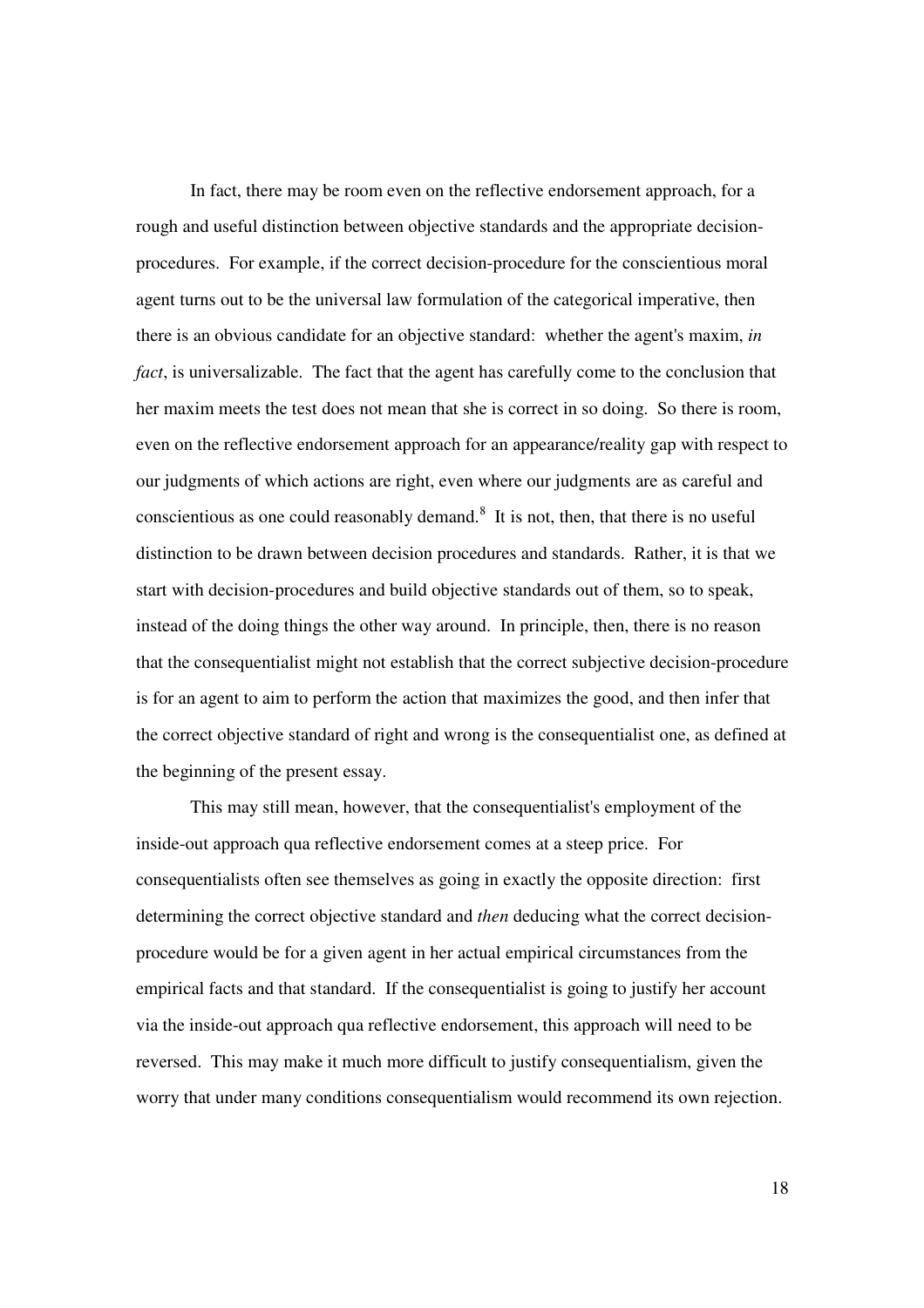Whether this will pose an insurmountable obstacle to a defense of consequentialism from the inside-out will depend upon how stringent we are in our interpretation of what it takes for a principle to pass the reflective endorsement test. If, for example, we require that a decision procedure must be consciously employed whenever the agent faces a number of possible options then the consequentialist account will look quite implausible indeed, and for very familiar reasons. Quite often employing consequentialist reasoning will predictably lead to worse consequences than many alternatives would; often "going with the flow" might produce better results, for example. However, it seems dubious that any plausible principle could satisfy this requirement. Even the categorical imperative will look quite implausible if we suppose that the agent must consciously employ it at every choice point, however trivial, in her life. A considerably more plausible requirement would be that the principle always serve as a regulative one, in that if the agent were considering doing something that were clearly incompatible with the principle then the principle would, so to speak, "kick in" and alert him to the moral status of that course of action. On this account, the principle in question might typically lay in the agent's unconscious, and not enter into his actual deliberations at all. An even more modest requirement would be that to count as a sound decision procedure, a principle must serve as a regulative one in this sense, not all of the time, but simply most of the time. Finally, of course, one might go so far as to require only that the principle serve this regulative function at least some of the time. Certainly these last two conceptions of a sound decision procedure are not obviously beyond the grasp of sophisticated consequentialists, and even the second most demanding constraint, requiring a constantly regulative principle, might be one that they could meet. Indeed, a number of consequentialists have tried to defend their view in just these terms, distinguishing two levels of thinking - one appropriate to everyday thinking and one appropriate to reflective contexts in which one's more everyday ways of making decisions seem not to be the best decision procedures for the case at hand.<sup>9</sup>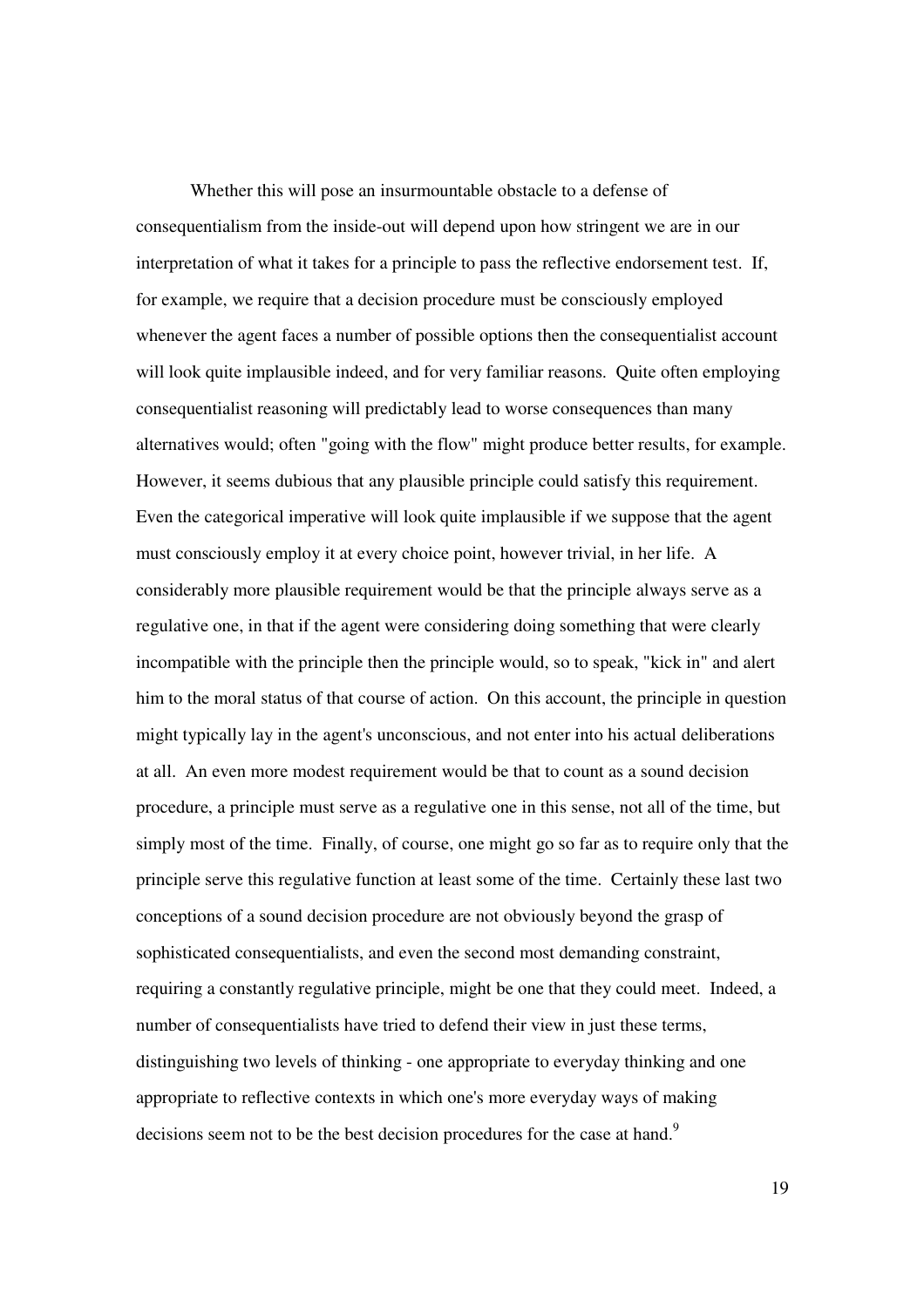Consider again Darwall's (borrowed and modified) case of the struggling artist. At the outset, it is worth admitting that for many this case does produce strong anticonsequentialist intuitions, and perhaps lends substantial prima facie support for an deontology. I do not pretend to settle the debate between deontologists and consequentialists here. Rather, my point is the more modest one that if Darwall is right that such pro-deontology intuitions stand in need of a deeper rationale, then the inside-out approach on the diachronic interpretation could provide such a rationale only at the cost of making the deontologist's position unduly self-indulgent. With that caveat in hand, it is worth distinguishing a couple of variations of the case. In the first variation, which is the most natural reading of Darwall's description, the first artist does not know that his selling-out will prevent another artist from doing the same thing, or if he does know this he does not act on the basis of that consideration. In that case, then, a consequentialist could argue that subjectively speaking the artist acted wrongly, for he may not have correctly deployed the appropriate consequentialist decision procedure. If, however, the rest of the consequences are fixed appropriately, the consequentialist might have to admit that the artist did in fact do the right action from the point of view of the consequentialist's objective standard. Furthermore, if the agent did know all those consequences for certain and sacrificed his own integrity for the sake of another struggling artist, then the consequentialist would have to admit that his action was right both subjectively (he correctly applied the right decision procedure) and objectively (his action is in accordance with the correct objective standard, which is itself "built out of" the correct decision procedure). However, it is not obvious that this is such an implausible result. We must distinguish two ways in which the artist might be tarnishing his integrity. First, he might be doing something that, as a consequence, will lead to his integrity being damaged. In that case, to insist that he nonetheless must not sell-out would smack of narcissism again. On the other hand, though, we might suppose that the action tarnishes his integrity not because of its consequences, but in and of itself, simply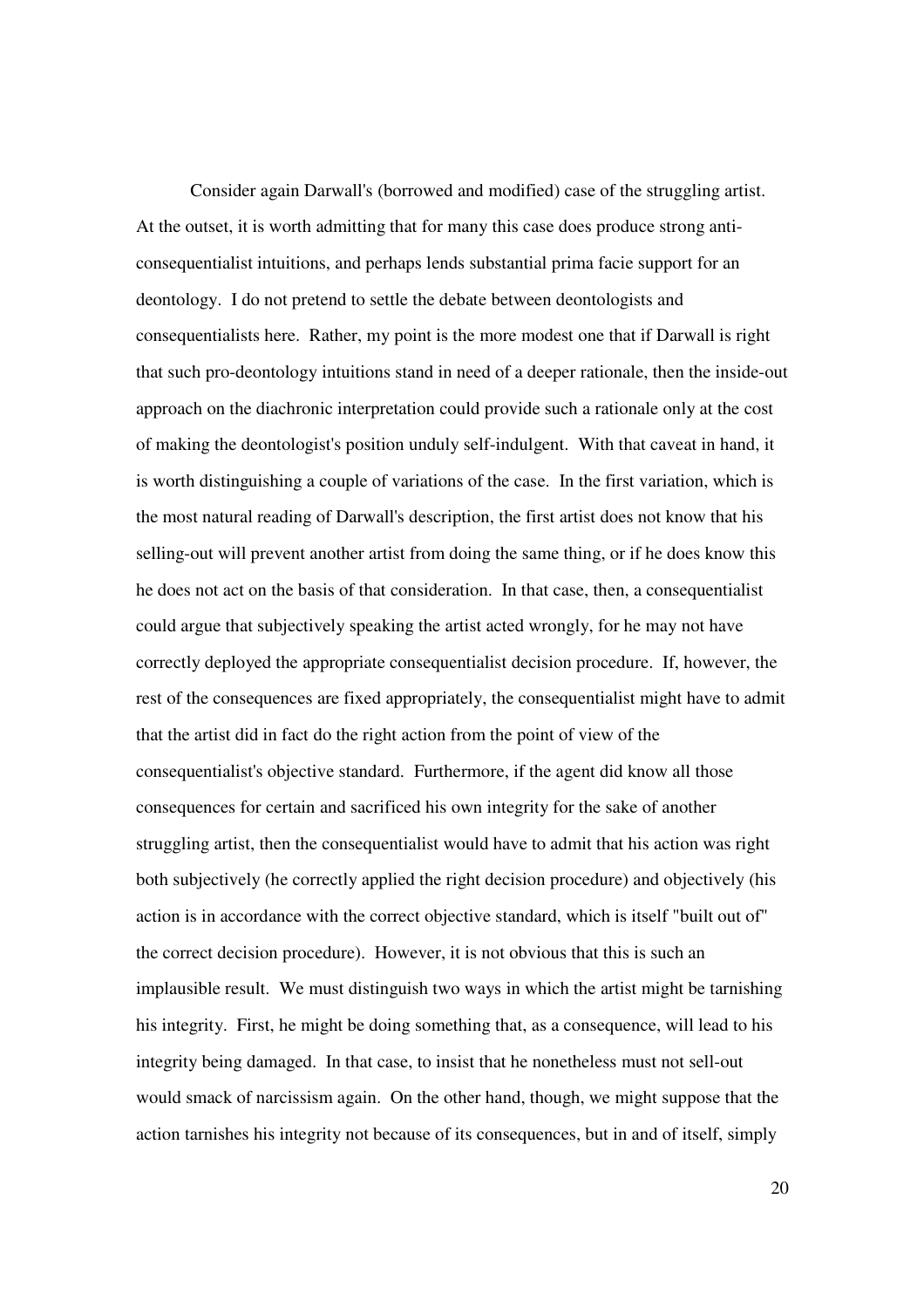because it is an instance of his doing what he believes to be wrong. No doubt part of the reason the consequentialist account of this case can seem implausible is that we might have the intuition that the kind of action the artist performs is wrong apart from its consequences, simply because it displays a lack of respect for humanity, say. Moreover, in that case it might be that the agent would be violating even the trivially true synchronic version of the inside-out approach, by knowingly doing something wrong to prevent someone else from doing something wrong. Rather clearly, though, a consequentialist will resist this description of the case. In particular, a consequentialist will resist the suggestion that actions of this sort are wrong, all things considered, in themselves (though the consequentialist may happily admit that they are *bad* in and of themselves). For to assume that would be to rely on "dangling" deontological intuitions that are, as yet, in search of a foundation. Perhaps, as was noted above, some such deeper rationale can be found from the inside-out approach; as Darwall emphasizes, Kantian moral theory as developed by Rawls and others might well provide such a foundation. I agree that the inside-out approach is a more promising one for the deontologist than the outside-in approach. My point is not to impugn that project. Rather, my aim is simply to emphasize that there is also room for a defense of consequentialism from the inside-out on any interpretation that is not implausibly self-indulgent.

#### **Conclusion.**

The plausibility of the inside-out approach has been thought to suggest that consequentialists lack an adequate account of why an individual moral agent should care about her own integrity. I have argued that there is a crucial ambiguity in the conception of the inside-out approach. If it is understood synchronically, then the consequentialist can accommodate it. If, by contrast, it is understood diachronically, then the consequentialist cannot consistently embrace it, but this is no embarrassment. For in its diachronic form, the inside-out approach is vulnerable to a charge of narcissism and moral self-indulgence. Finally, if we instead understand the inside-out approach as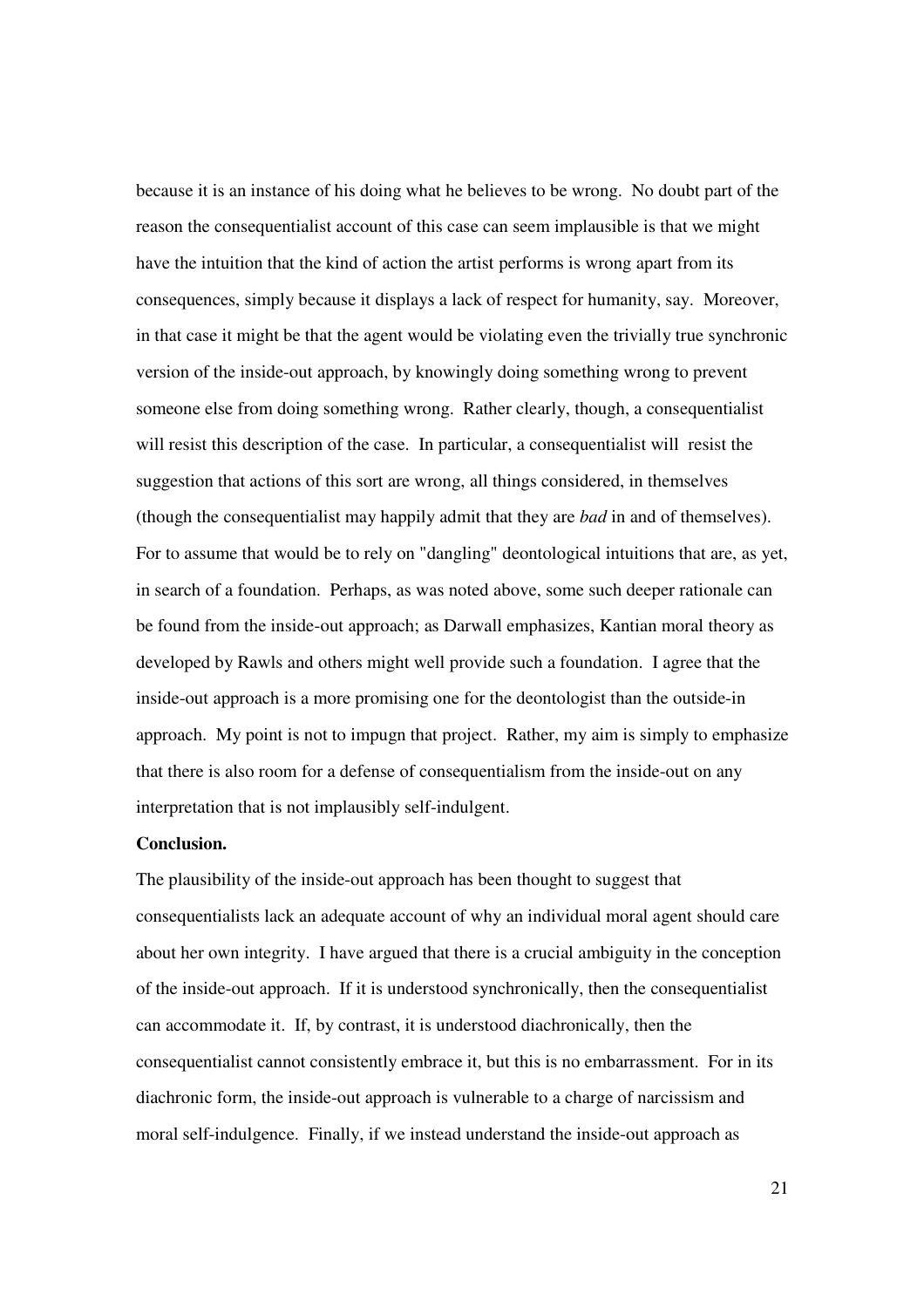embodying the Humean idea of reflective endorsement in moral epistemology, then the consequentialist may still be able to embrace that approach. This is not to suggest that the reflective endorsement approach does not face its own share of problems; worries about relativism, for example, may be very pressing once we begin to think more critically about that approach. Indeed, this is not the place even to begin assessing the overall merits of reflective endorsement. For present purposes, the important point is that embracing the inside-out approach conceived as reflective endorsement means that the consequentialist must admit that moral principles qua decision-procedures are more fundamental than moral principles qua standards. This may well create serious problems for the consequentialist for the familiar reason that consequentialism can be self-effacing. Still, depending on just what is involved in internalizing a principle as a decision procedure, these problems may be ones that a sophisticated consequentialist could handle. Defending a "two-level" version of consequentialism, like R.M. Hare's theory, is probably the consequentialist's best strategy here. Moreover, if the consequentialist could defend their view in this way, they might be able to explain the lingering intuition that we should be especially concerned with our own integrity without falling prey to worries about self-indulgence. For reflective endorsement makes concern for one's own integrity important for reasons of moral epistemology that do not seem especially narcissistic. In any event, the possibility of defending consequentialism from the insideout qua reflective endorsement is worth taking seriously.<sup>10</sup>

## WORKS CITED

Blackburn, 1998. *Ruling Passions.* Oxford: Oxford University Press.

Butler, J. 1983. *Butler's Five Sermons*. ed. S.L. Darwall. Indianapolis: Hackett.

Darwall, S. 1980. "Is there a Kantian Interpretation of Rawlsian Justice?" in Blocker and Smith 1980. 311-345. \_\_\_\_\_. 1986. "Agent-centered Restrictions From the Inside Out." *Philosophical Studies*. 50. 291-319.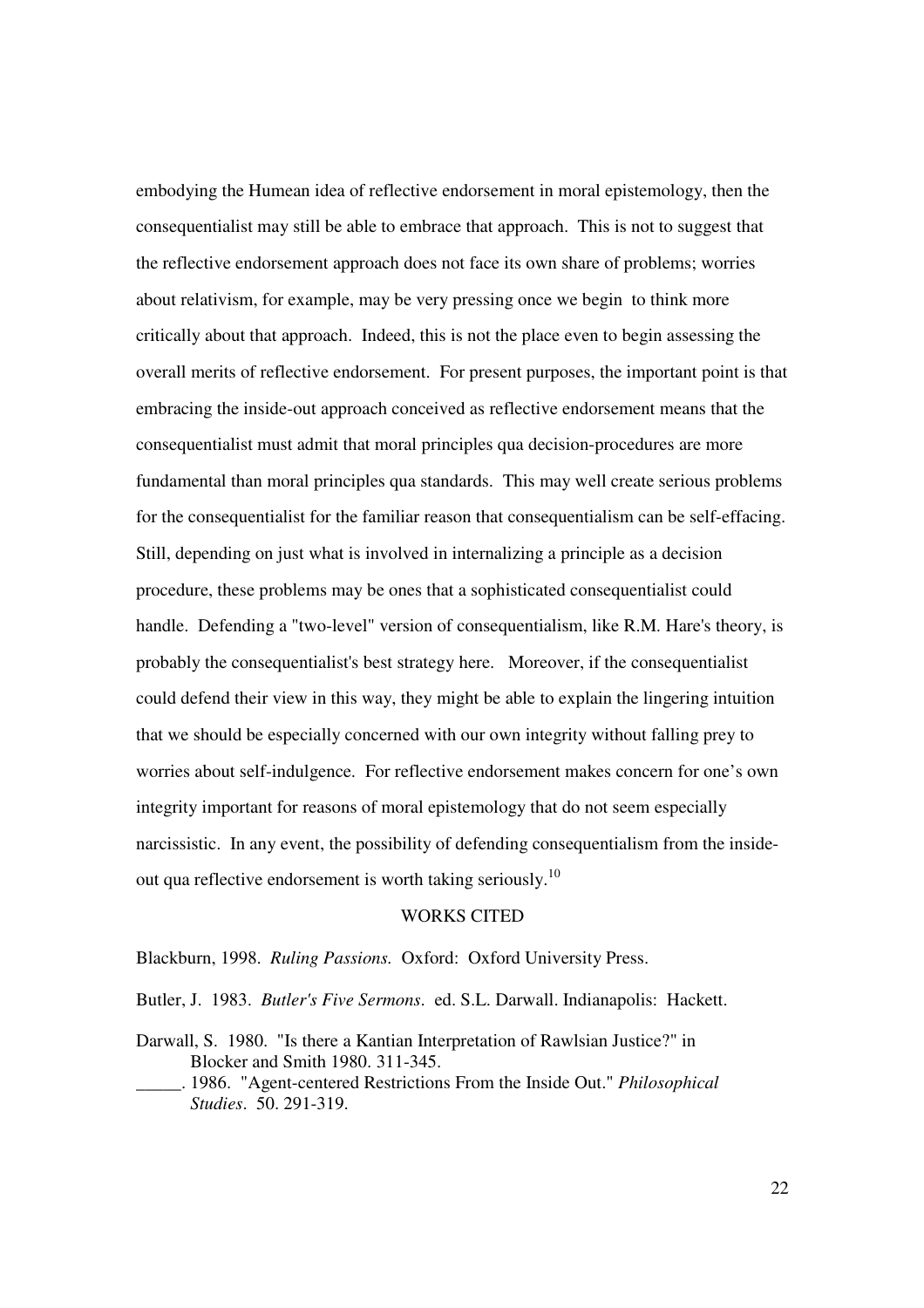French, P., et. al. (eds.) 1995. *Midwest Studies in Philosophy*. XX.

Green, O.H., ed. 1982. *Respect for Persons*. Tulane Studies in Philosophy. Volume XXXI. New Orleans: Tulane University.

Hare, R.M. 1981. *Moral Thinking: Its Levels, Method, and Point*.

Hill, T.E. 1982. "Self-Respect Reconsidered." in Green 1982.

Kant, I. 1990. *The Groundwork of the Metaphysics of Morals*. Translated into English by Lewis White Beck. New York: Macmillan Publishing Company.

Nozick, R. 1974. *Anarchy, State, and Utopia*. New York: Basic Books.

Sidgwick, H. 1907. *The Methods of Ethics*. 7th edition. Chicago: University of Chicago.

<sup>5</sup>Oddly, Sidgwick seemed to think such cases could never arise; see Sidgwick 1907.

<sup>6</sup>At some points, Darwall seems to deny this, though it is unclear in those contexts whether he has in mind the diachronic interpretation or the reflective endorsement interpretation. See, for example, his suggestion that the outside-in approach is, "*the* line of thought leading to consequentialism," (Darwall 1986: 305) (rather than simply a line of thought leading to that conclusion), and his suggestion that, "the consequentialist approaches moral theory from the outside-in." It must be admitted, though, that such passages are not decisive, as Darwall may only mean to suggest that the outside-in approach is the one that is most well-suited to defending consequentialism and not that it is the only plausible way of doing so. Indeed, at one point he seems quite alive to the possibility, in principle, of a defense of consequentialism from the inside-out, when he qualifies his discussion of consequentialism in passing with the clause, "at least when the latter [indirect consequentialism] is grounded in an outside-in rationale." (Darwall 1986: 314)

 $7$ It might be argued that it is narcissistic in that the agent focuses so much on the principles of her own character as opposed to what others think, but this objection underestimates the resources of the reflective endorsement approach. For a crucial part of what is required for adequate reflection upon which principles one should embrace might well involve discussion with others who disagree with one. Indeed, it is fairly plausible to suppose that a moral agent who did not give any weight to the dissent of other reasonable moral judges would be behaving dogmatically and unreasonably herself. The point behind the reflective endorsement test is one that is perfectly compatible with a strong commitment to considering the point of view of others in one's reflection. Still, each agent must think for herself, and must subject these various perspectives to her own reflection. I must not, on this account, embrace a principle simply because a majority of *other* reflective agents have adopted if it does not meet with reflective endorsement upon my own conscientious and open-minded consideration of the principle in question. It is in this respect that the

<sup>&</sup>lt;sup>1</sup>See Nozick 1974.

<sup>&</sup>lt;sup>2</sup>See Darwall 1986.

<sup>&</sup>lt;sup>3</sup>See Butler 1983 and Kant 1990.

<sup>4</sup>That this interpretation provides further resources for arguing against the consequentialist also provides evidence that this is the interpretation that Darwall has in mind, since he took himself to be defending deontology against consequentialism. There is also a good deal of direct textual evidence that Darwall had in mind the diachronic account. He remarks, for example, that, "consequentialism...denies that the consequences of acts for her character are any more relevant in themselves to what she should do than are the consequences for the character of others." (Darwall 1986: 306) In the context it is relatively clear that he means to be contrasting consequentialism with the inside-out approach, and this in turn suggests that he has in mind the diachronic interpretation.